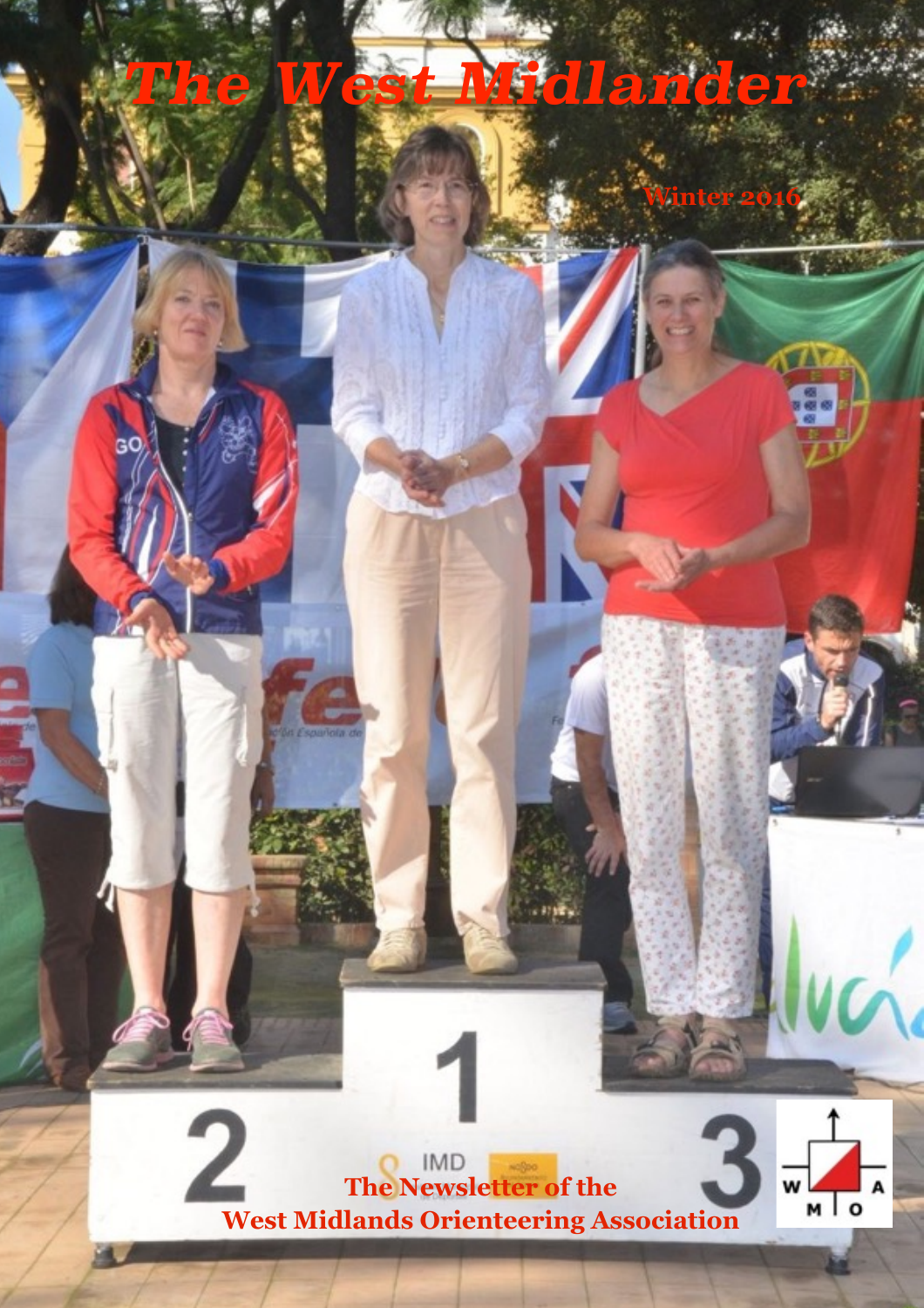## **Association Officials**

| Chairman                    | Ray Collins (WCH)       | chair@wmoa.org.uk            |
|-----------------------------|-------------------------|------------------------------|
| Vice-Chairman               | Richard Lewis (WRE)     | <u>vicechair@wmoa.org.uk</u> |
| Secretary                   | Delia Kingsbury (WRE)   | secretary@wmoa.org.uk        |
| Treasurer                   | Barry McGowan (HOC)     | treasurer@wmoa.org.uk        |
| Fixtures Secretary/Rep.     | Allan Williams (WCH)    | fixtures@wmoa.org.uk         |
| Newsletter Editor           | Rod Postlethwaite (WRE) | newsletter@wmoa.org.uk       |
| Coaching Rep.               | <vacant></vacant>       | coaching@wmoa.org.uk         |
| <b>Colour Badge Awards</b>  | Hilary Simpson (OD)     | colourbadges@wmoa.org.uk     |
| Controllers' Co-ordinator   | Henry Morgan (POTOC)    | controlling@wmoa.org.uk      |
| Data Privacy Officer        | <vacant></vacant>       | dataprivacy@wmoa.org.uk      |
| E-mail Tree Co-ordinator    | <vacant></vacant>       | emailnews@wmoa.org.uk        |
| Junior Squad Co-ordinator   | wmjsquad@gmail.com      | juniorsquad@wmoa.org.uk      |
| League Results Co-ordinator | Lesley Ross (OD)        | league@wmoa.org.uk           |
| Webmaster                   | Andrew Johnson (HOC)    | webmaster@wmoa.org.uk        |

# **Club Representatives**

| <b>British Orienteering</b> | John Woodall           | britorep@wmoa.org.uk       |
|-----------------------------|------------------------|----------------------------|
| COBOC                       | <b>Barry McGowan</b>   | cobocrep@wmoa.org.uk       |
| <b>HOC</b>                  | <b>Barry McGowan</b>   | hocrep@wmoa.org.uk         |
| OD                          | <b>Barry Elkington</b> | odrep@wmoa.org.uk          |
| <b>POTOC</b>                | Brenda Morgan          | potocrep@wmoa.org.uk       |
| WCH (rotating)              | <b>Ray Collins</b>     | wchrep@wmoa.org.uk         |
| <b>WRE</b>                  | <b>Graham Hardy</b>    | wrerep@wmoa.org.uk         |
| <b>WYEVENT</b>              | Kyla Da Cunha          | wyeventuresrep@wmoa.org.uk |
| All Committee/Officials     |                        | committee@wmoa.org.uk      |

## Website: <http://www.wmoa.org.uk>

*Cover Photo: Delia Kingsbury (WRE), City Race Euro Tour Women's Super Veteran Winner Photograph by Juan David Perez-Caballero (Spain)*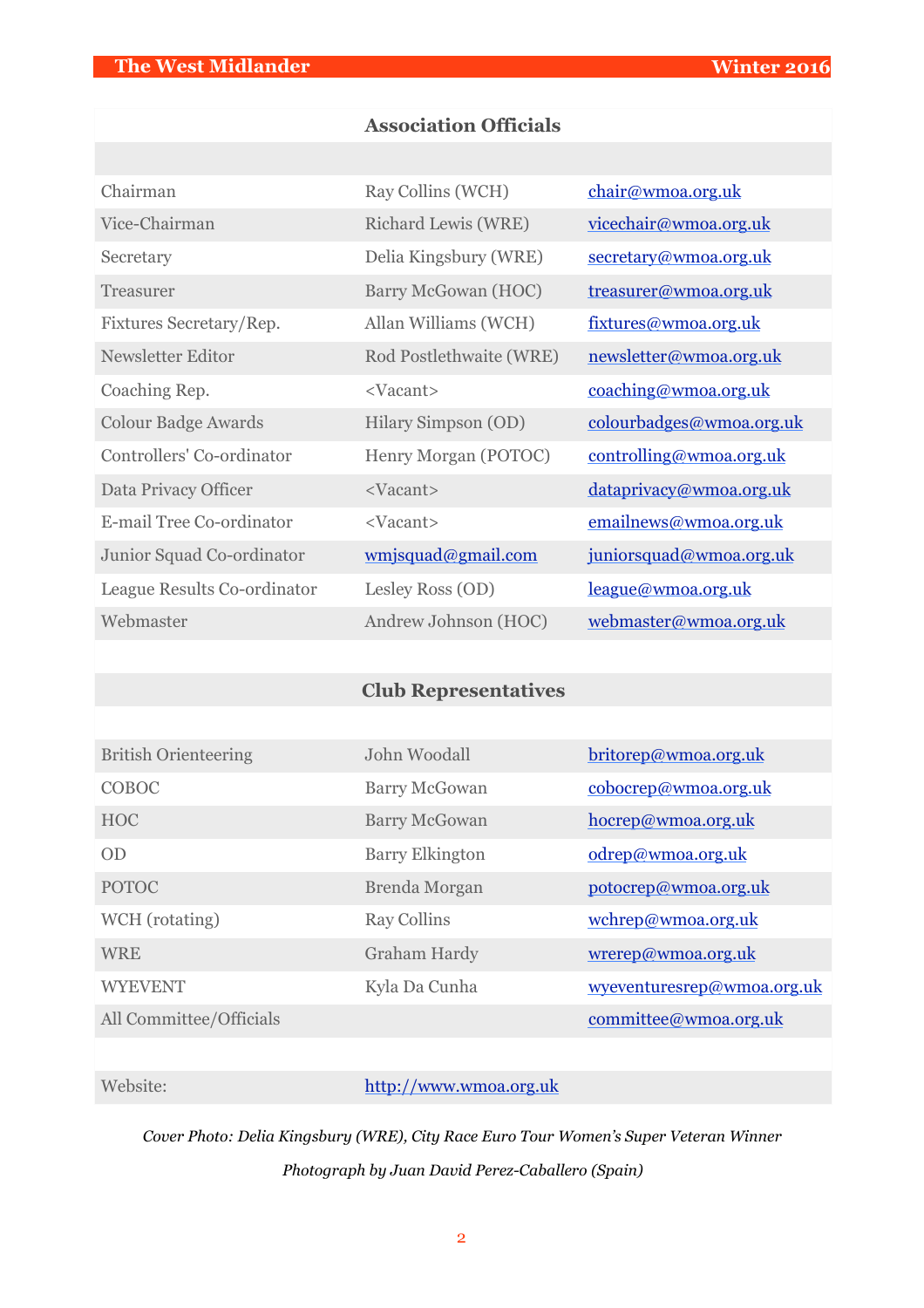## **Editorial**

A Happy New Year to you all.

2016 began in traditional fashion with the New Year's Day Score event held by WRE at Telford Town Park on a somewhat chilly day. 128 brave souls started the year as they mean to carry on.

The British Championship Weekend at Brown Clee is getting nearer and entries are now open. The website, which contains lots of information can be found here: <http://www.theboc.org.uk>

Definitely a date to put in your diaries.

The 2016 League got underway on 10 January at Lickey Hills courtesy of COBOC. A full programme of events has been planned with no less than five events being held in the first two months of the year. The question is, as always, can anyone challenge Droobers' supremacy? None of the other West Midlands clubs have quite the same strength in depth across all the age classes.

Meanwhile, in the South of the region, namely Herefordshire, a new club has emerged - WYE Ventures Orienteering Club. The club has approached orienteering from a slightly different angle under the stewardship of our former RDO Kyla Da Cunha. I hope to include an article outlining their unique approach in a future edition of the newsletter.

Happy Orienteering

**Rod** 

## **Inside this Issue**

- **2** Association Officials
- **3** Editorial
- **4** Chairman's Report
- **5** Meeting Minutes
- **10** City Race Euro Tour
- **12** Orienteering Foundation
- **13** Coast to Coast Ride
- **14** West Midlands Relay Venues
- **15** AGM Minutes
- **20** Laurie Bradley Trophy
- **21** A New Year's Day Tradition
- **22** CompassSport Cup/Trophy Draw
- **23** Junior Squad Fundraising
- **23** Level C Organiser Course
- **24** West Midlands Urban League
- **24** UK Orienteering League
- **25** West Midlands League
- **27** Fixtures



Copy date for the next issue: 1 April 2016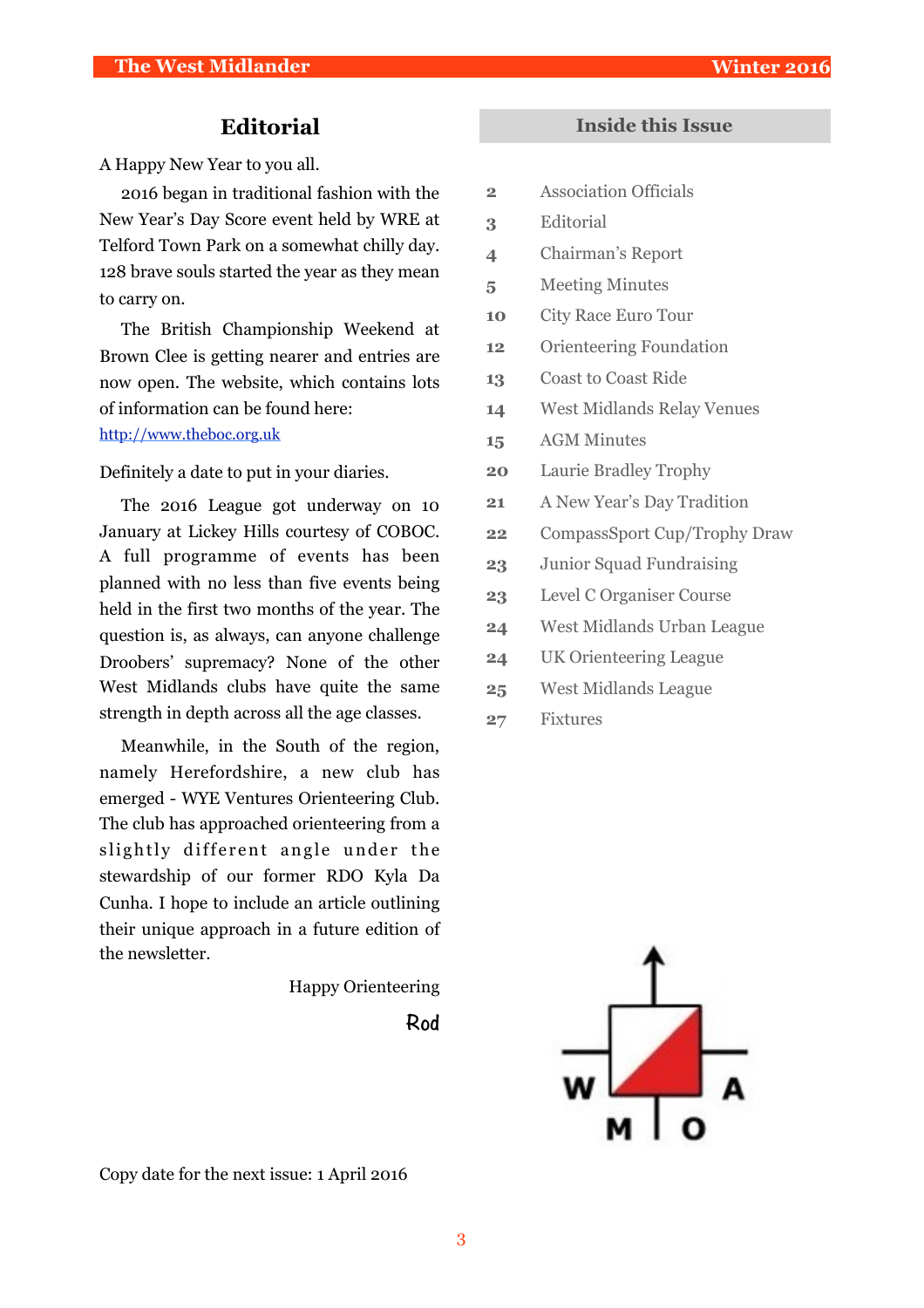## WMOA Chairman's Corner 1 January 2016 Ray Collins



*The new Chairman at Telford Town Park*

A Happy New Year to you all. May 2016 be the year that your orienteering goals are realised and your performances steadily improve.

My New Year started in Telford Town Park on a cold but dry day. Congratulations to OD for hanging on to the Laurie Bradley Trophy for what seems to be the 99th year in succession (*only the 6th! Ed.*) and to Wrekin for a successful event. The orienteering continued with the Chasers Club Championships on 3 January where we had driving rain, freezing winds and dark conditions - surely the weather must improve soon. Next weekend sees a POTOC local event and a COBOC WMOA League event. There is quite a full fixture list for the first half of the year so please try to support as many events as possible in and out of the region. One of your New-Year resolutions should be to attend more events than you did last year.

As a region we have two major events on the horizon. First up is the British Individual Championships and Relays over the weekend of Saturday 30 April and Sunday 1 May. These are both being held on Brown Clee. Please volunteer as your help will be needed if the event is to run smoothly. If two days is not enough for you Walton Chasers have an event on Bank Holiday Monday, 2 May, to finish your long weekend.

The other event is the JK in 2018 on 31 March and 1, 2 and 3 April. This might seem a long way into the future but plans are already being laid and major officials sought. I have a meeting this week with BOF personnel and the WM co-ordinator to discuss this event. In the very near future Organisers and Planners will be required for four days of orienteering.

Have a good year's orienteering, I will hope to see you in a forest soon.

## **An Apology**

In the last edition of the newsletter a reproduction of an old article about POTOC from 'The Orienteer' was published. The copyright of all the old material from 'The Orienteer' is owned by CompassSport magazine and the following note should have appeared with the article:

*Reproduced here by kind permission of CompassSport, copyright holder of The Orienteer.*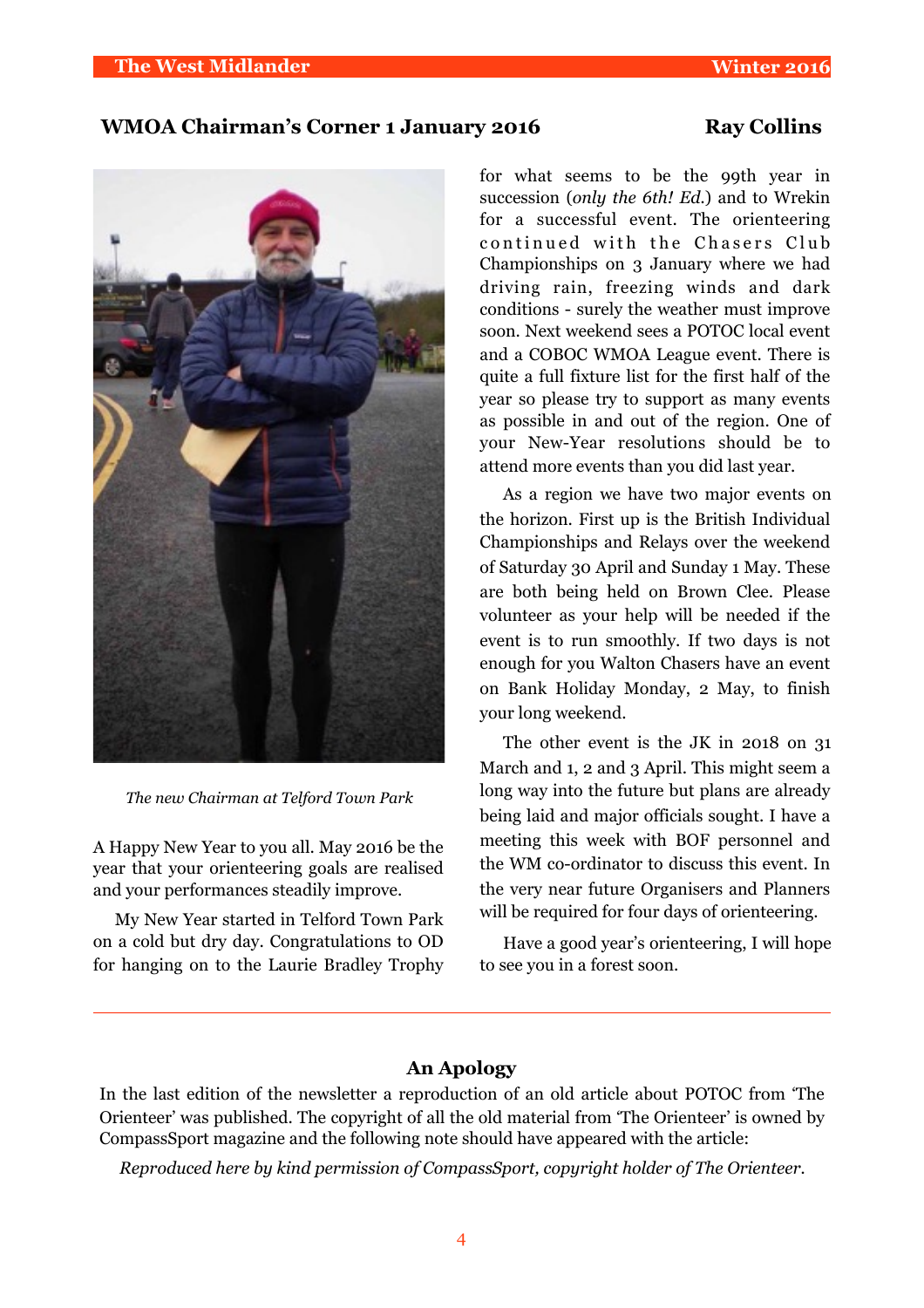## **Minutes of WMOA meeting on 14 December 2015, Great Barr Hotel**

- 1. **Present:** R. Collins, K. Da Cunha, B. Elkington, G. Hardy, A. Johnson, D. Kingsbury, B. McGowan, H. Morgan, R. Postlethwaite, A. Williams, J. Woodall.
- 2. **Apologies:** M. Elkington, R. Lewis, B. Morgan, K. Strain.
- 3. **Declaration of Interest:** None.
- 4. **Minutes:** These were accepted as a true record.

## **5. Matters Arising:**

**Gift Aid:** OD had looked into this and deemed that there would be little benefit from this scheme.

The **WMOA Officials** lists have been updated.

From the AGM, **Urban League certificates** had been produced and were being forwarded to winners. These were being issued to competitors from all regions as the rules did not state it was WMOA only.

## 6. **Correspondence:**

From Craig Anthony Head of Development at BOF: following on from the Club Conference he was asking the regions to appoint a volunteer 'Champion' to act as a mentor and support development of volunteers (see latest Focus magazine). H. Morgan asked whether any clubs had volunteers who were not orienteers as is the situation in some European clubs where there are members of sports clubs who assist with non-technical aspects of organisation - very few.

From A. Swinson and BOF re JIRCS levy payment - dealt with by B. McGowan.

From the new manager of 'Up and Running' in Birmingham - promotional email that was forwarded to clubs.

From K. Strain: clarification that her role with the Junior Squad is to support training sessions.

From R. Lewis: queries about the funding streams that WMOA had accessed to support juniors.

Update from the Orienteering Foundation - forwarded to A. Johnson and R. Postlethwaite.

## 7. **Chairman's Report:**

Clubs were encouraged to stage more events than are currently scheduled. After SinS this year there was a noticeable lack of events in WMOA and there are very few events above Level C. This trend appeared to be continuing for the first few months of 2016. It was acknowledged that there were Summer evening events and some Saturday series but Sunday events were lacking.

The following discussion suggested a reason for this was the scheduling structure which works around JK and BOC events and then the UK League. These took precedence although few people in the region went to these. Was it possible to streamline this?

Another issue this year will be staging BOC which will place a heavy demand on volunteers' time.

It was observed that perhaps the type of events that had moved to Saturdays in the past as Sundays were full could now be moved back again. Some clubs are using Saturdays to avoid clashes when fixtures in neighbouring regions are entered in to the BOF diary late. Also the low key events is compatible with lack of Controllers and less technical terrain.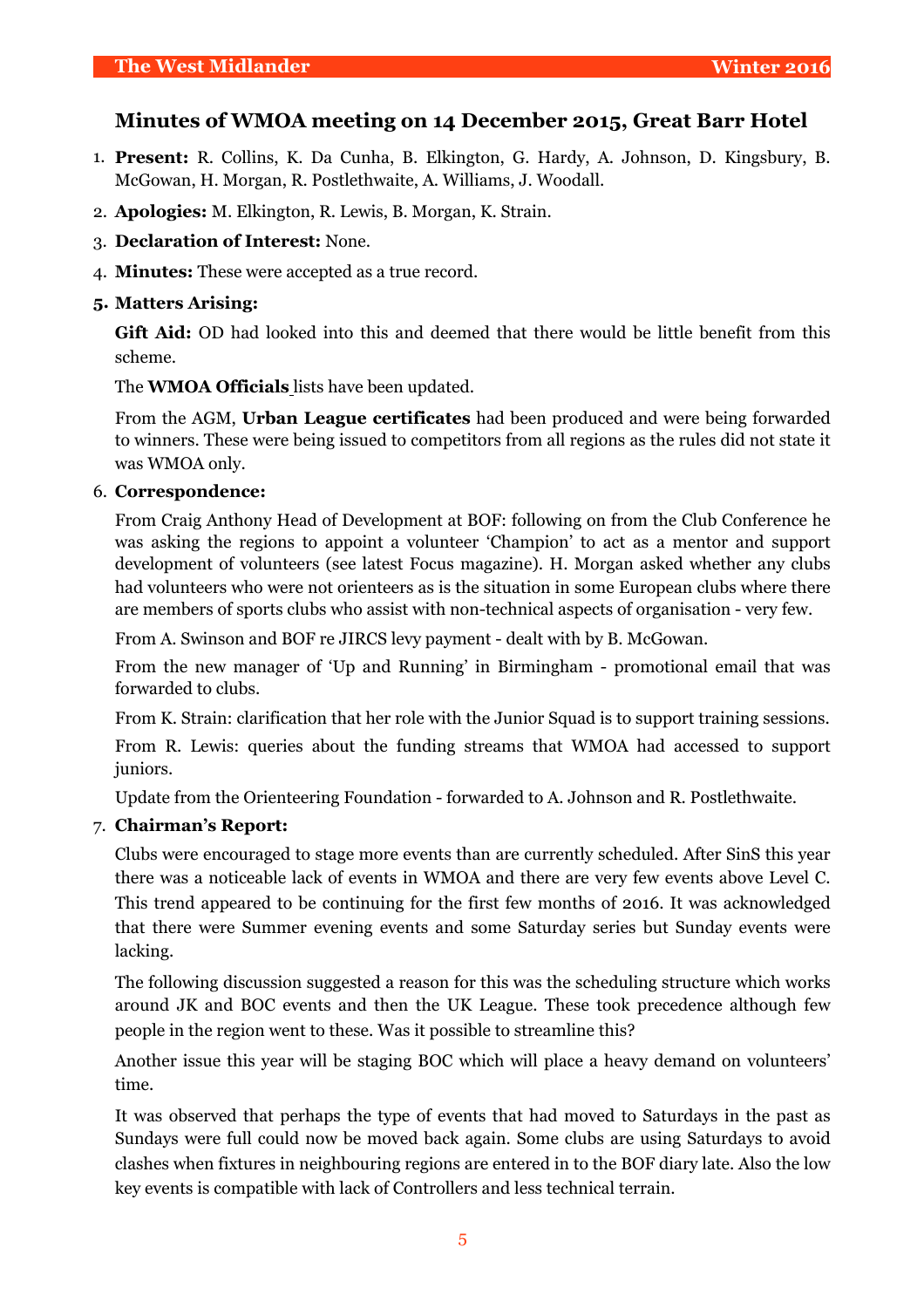HOC had recently canvassed views on what their members wanted. On the whole, colour coded events on Sundays, with some Saturday and night events.

Wrekin reported that they would like to see an expanded League with more than 12 events, and competitors needing to score in more than 5 events across the year. An individual only needed to attend 5 to get the points. By increasing the number of scoring events, this should encourage participation. Others commented that it was difficult to get people to enter five events as it was, plus all the clubs would need to be convinced to stage more events. If accepted a change of the WM League rules would need to be agreed.

## 8. **Treasurer's Report:**

Income year to date from September is £185 vs budgeted income for the year of £3000. There are few money spinners this year apart from the CSC. WMOA levies yield roughly £50/event. £1630 is predicted from levies and £1500 from BOC. The budget aims for a small surplus for the year.

The Urban event following BOC will be subject to normal levy with an estimated entry of 250. There is a need to decide how to apportion surplus income from BOC and also determine how jobs will be allocated. Previous requests in relation to this issue from E. Brown last Summer had not yielded feedback from the clubs.

For JK2018, now that the major events partnership agreement with BOF is no longer available, the event has to be funded by the region. WMOA may not have sufficient reserves for advance expenses and it may be necessary to seek support from the clubs for this. Insuring the event against cancellation should be considered.

The new Major Events format is for a 'super levy', believed to be equivalent to 3 x the standard levy. If such events are properly budgeted this will yield organising Regions a substantial profit. For the JK clubs will have the option of purchasing some of the Major Events Manager's time.

There was discussion about Junior Squad funding, given the surplus made from JIRCS. They currently have £3700 at their disposal. The excess would be used to fund taking the squad (24) to Scotland for JIRCS next year with an estimated cost £6000. Volunteers had given time/ items for JIRCS 2015 knowing this would go towards subsidising attendance at JIRCS 2016.

#### 9. **Fixtures:**

WCH have taken on the **2016 CSC** event and moved their event at Abrahams Valley by one week for this. POTOC have committed to CSC 2017. POTOC reported that with a new landowner for Weston Heath it was looking like permissions for the area would no longer be granted.

**WM League fixtures**: 12 events spread across the year have been agreed for the 2016 League including an event from COBOC. Relays and Championships are all allocated. Wrekin are organising a Sprint Championship and A. Bailey will organise a Park Championship. POTOC said they were happy for this to be linked to one of their park events.

**BOC 2016:** There was no update from E. Brown. Entries are open and the Tamworth event would need to be added quickly.

**JK2018:** WOA are happy to lend areas for this event. Some old maps had been provided and the areas have been looked at quickly and appear to be suitable. Gwynedd Council are very supportive of hosting an event with around 3000 competitors. The challenge will be in seeking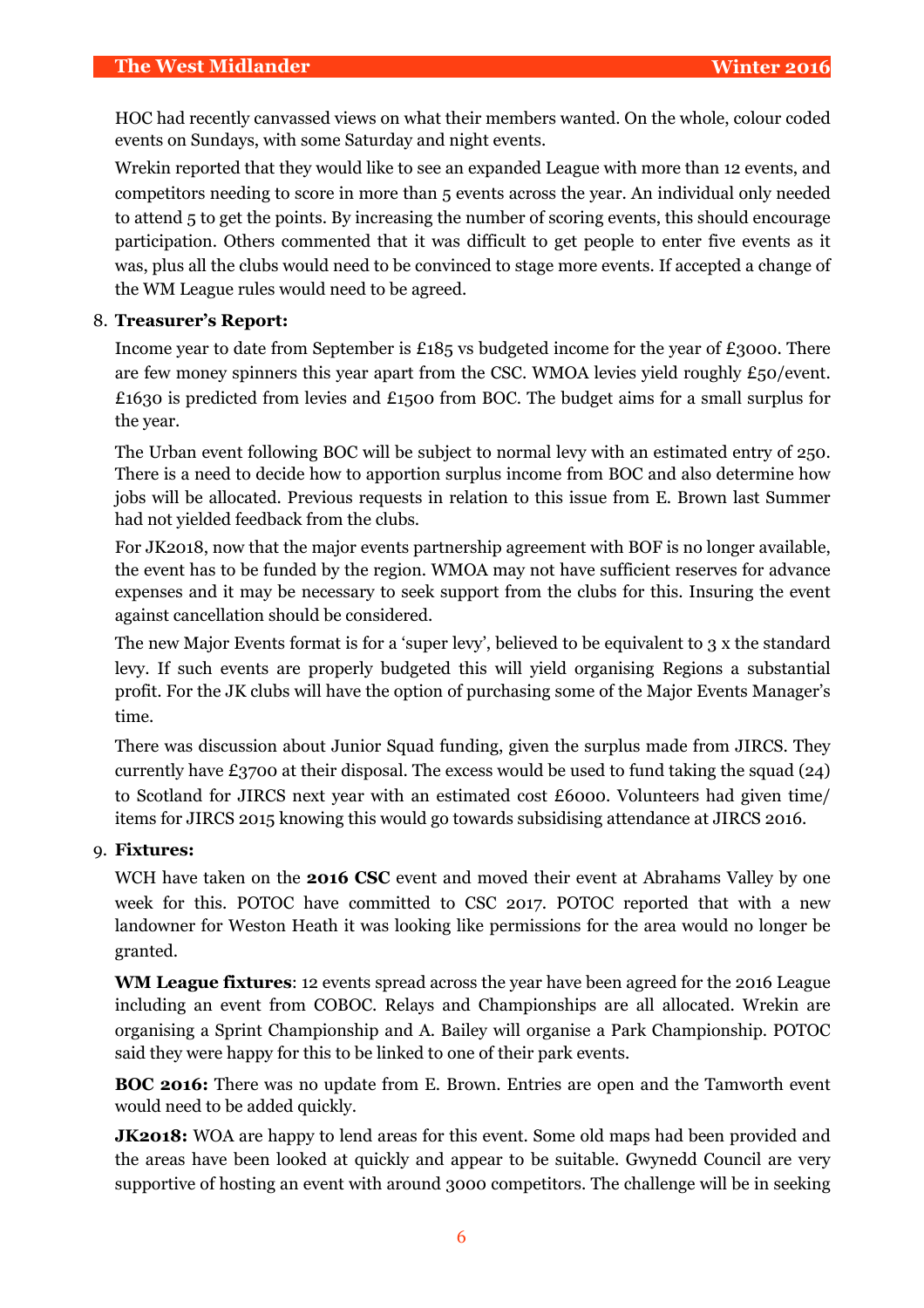permissions as there isn't a history of organising events in the area. Finding landowners is taking time and A. Williams wished to investigate using Sally Pygott to assist with this. R. Dredge has volunteered to be the event Treasurer and there were no objections to this. Permissions are needed by Easter to give mappers 2 years to do their work. It is believed that grants to fund certain expenses e.g. mapping may be available from the tourist board.

**Regional Trophies**: It was reported that some of the Relay trophies were in need of repair. Wrekin to demonstrate this in relation to the ones they hold. It was agreed that the condition should be reviewed and those in disrepair should be maintained by WMOA.

If anyone was in need of trophies Neil Lawford (WCH) is a wood turner and can make trophies.

## 10. **West Midlander:**

The next edition will be issued in early January. An updated Officials list has been supplied by D. Kingsbury. R. Postlethwaite was keen to review the WMOA Handbook (last version believed to be 2009). The new version would be electronic, although contact details could not be included because of Data Privacy Issues, in which case would it be valuable? It could become a list of people holding roles within clubs and a point of contact in the clubs. Information on the website e.g. competition rules, does not need to be duplicated. R. Postlethwaite is seeking feedback about what the handbook should contain.

## 11. **WMOA Website:**

There are about 800 hits per month on the website and around 50% of the hits were new users. Peak use was on Sundays. A Twitter account had been established and there had been a 'retweet'.

The majority of the site is static and no feedback had been received about the changes made. A bigger space was needed for updates, other elements will be moved around the accommodate this.

#### 12. **Development:**

A **Level C Organisers Course** (3 hours) is scheduled for 31 January at the John O'Leary Centre. This does not clash with any local events. The cost of staging the event will be about £130 although there is no cost to WMOA attendees. This may be followed with an Event Safety Course. K. da Cunha commented that she had found the Event Safety Course recently run by EMOA relevant.

R. Collins is running an **Event Safety Course** this Friday (19 December) at Brocton Village Hall. Anyone was welcome. D. Kingsbury to e-mail clubs. Anyone interested should contact R. Collins if they are to attend.

R. Postlethwaite is running the **official BOF Mapping Course** at Wrekin's request on 2 consecutive Saturdays, 13 and 20 February at Montford Bridge Outdoor Centre. This will include Part 1 surveying and Part 2 OCAD. If successful this may be repeated. R. Postlethwaite will include details in West Midlander and if there is sufficient demand he will put on another course.

#### **Club and Association Conference Feedback:**

K. da Cunha reported that the Conference had focussed on junior development which is of high importance for the BOF 10 year strategy. There had also been discussion about competition for 18-35 year olds. Explorer was generating much participation but very little translation to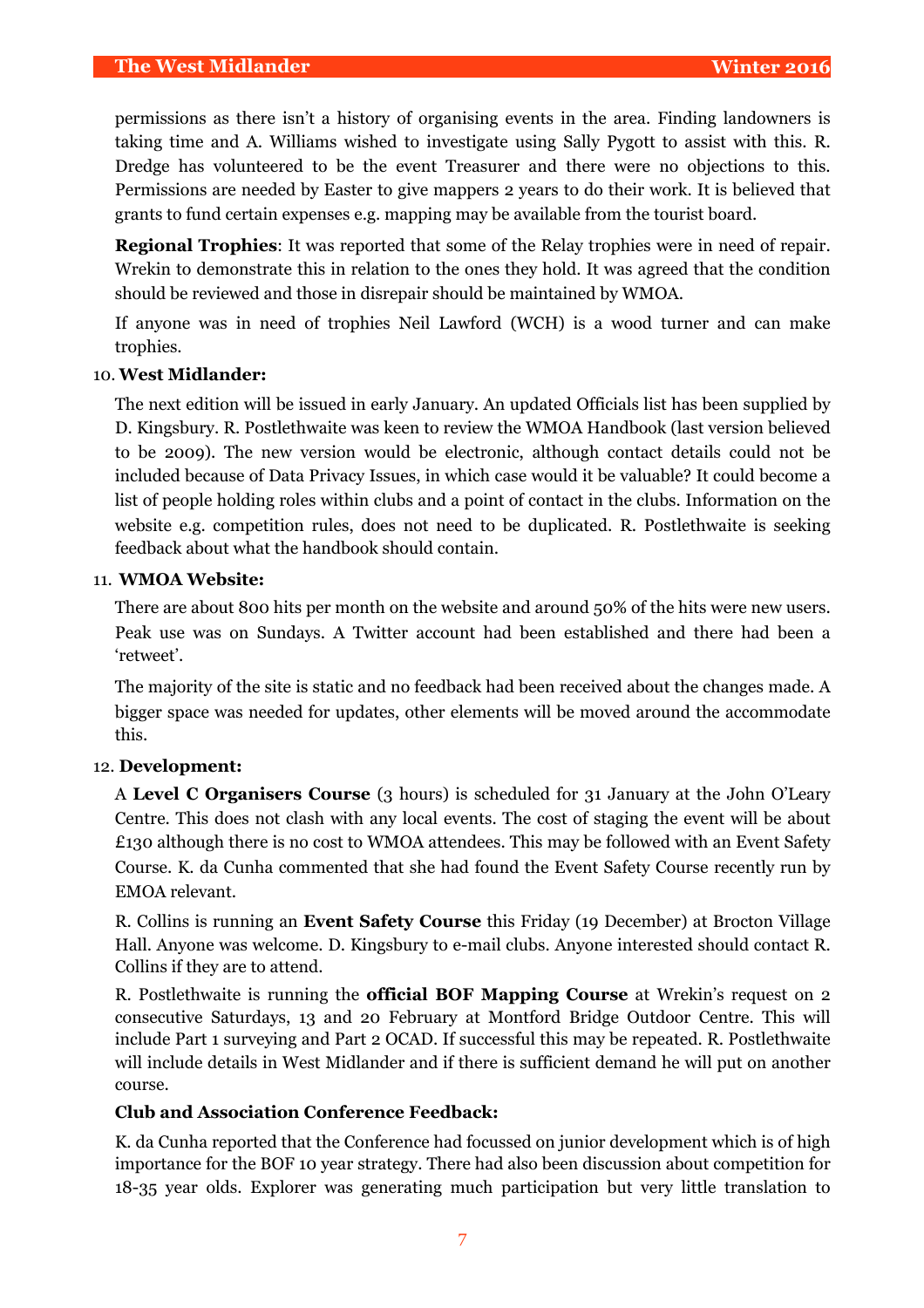mainstream orienteering. The low numbers of juniors is a major concern, so a junior committee has been formed and will meet in January.

## 13. **Events and Competitions Committee:**

It is a continuing situation where there is too much to be done and insufficient volunteers to do it. The only group that is functioning well is the Fixtures Group which has retained its regional structure. Reverting to this regional structure for other groups would be seen as a step backwards. Re the current event structure:

| Level A | Owned by BOF         | Elite competition    |
|---------|----------------------|----------------------|
| Level B | Subset of BOF events | JIRCS, etc           |
| Level C | Regional owned       | Colour Coded         |
| Level D | Club owned           | Format to suit clubs |

The question is, what do most orienteers want from this structure? Discussion showed that different people were looking for different experiences in terms of types of events they wished to attend. Clubs are obliged to put on some events that most of their members have no interest in e.g. Schools events, JIRCS and Inter-Regionals. These are closed events that clog up the fixtures list and take up volunteer time for the benefit of a minority of participants.

C. James is looking at reducing bureaucracy and simplifying our sport, however when requests are invited there is little steer. Proposals are needed and this is what C. James' paper 'Events as Something Old, Something New' is hoping to stimulate.

## 14. **Junior Squad:**

## **Report for September to December 2015 from Mel Elkington and Kirsten Strain**

The JIRCS 2015 took place in September with overall coordination by Mel Elkington. It was organised by both Walton Chasers and Octavian Droobers with the majority of helpers for both days being past and present West Midlands Junior Squad parents. Based around Stafford the event was very successful. In fact due to a lot of negotiation and research of all costings by all concerned eventually ran at a profit ... Not as much as some other regions have run at but still enough to help cover a large chunk of next year's JIRCS costs. Both clubs had previously agreed that they would cover any losses 50/50 but would donate any profits to WMJS. The food was particularly successful with 'O Nosh' receiving an impressive accolade of 'best food at JIRCS ever' by Maureen Brown of SCOTJOS who has attended 15 JIRCs.

The team of Aimee Morse, Gemma Cairns Smith, Rhiannon Cope, Heather Craig, Heather Rogers, Ellie Bales, Holly Hughes, Megan Colclough, Holly Craig, Charlotte Cairns Smith , Stephen Elkington, Harrison McCartney, Matt Hartland, Alfie Bullus, Ewan Lloyd, Alex Mitchell, Sam Leadley, Felix Lunn, Oliver Lunn, Oliver Flippance all ran well ending up 6<sup>th</sup> overall.

WMJS are already looking forward to running on areas next year near Aberdeen and will be fundraising towards the £6000 that may be required to cover this.

Kirsten Strain attended the Junior Regional Orienteering Squads' AGM on behalf of the West Midlands Junior Squad in York on the 21 November 2015. The Summer tours have now been announced and details can be found on the Junior Regional Squad website: www.jros.org.uk.

The annual trip to Hawkshead took place on the 27/28/29 November for Ellie Bales. The coaches were Iain Embrey and Kirsten Strain. This was yet again an outstanding weekend of training at TD5.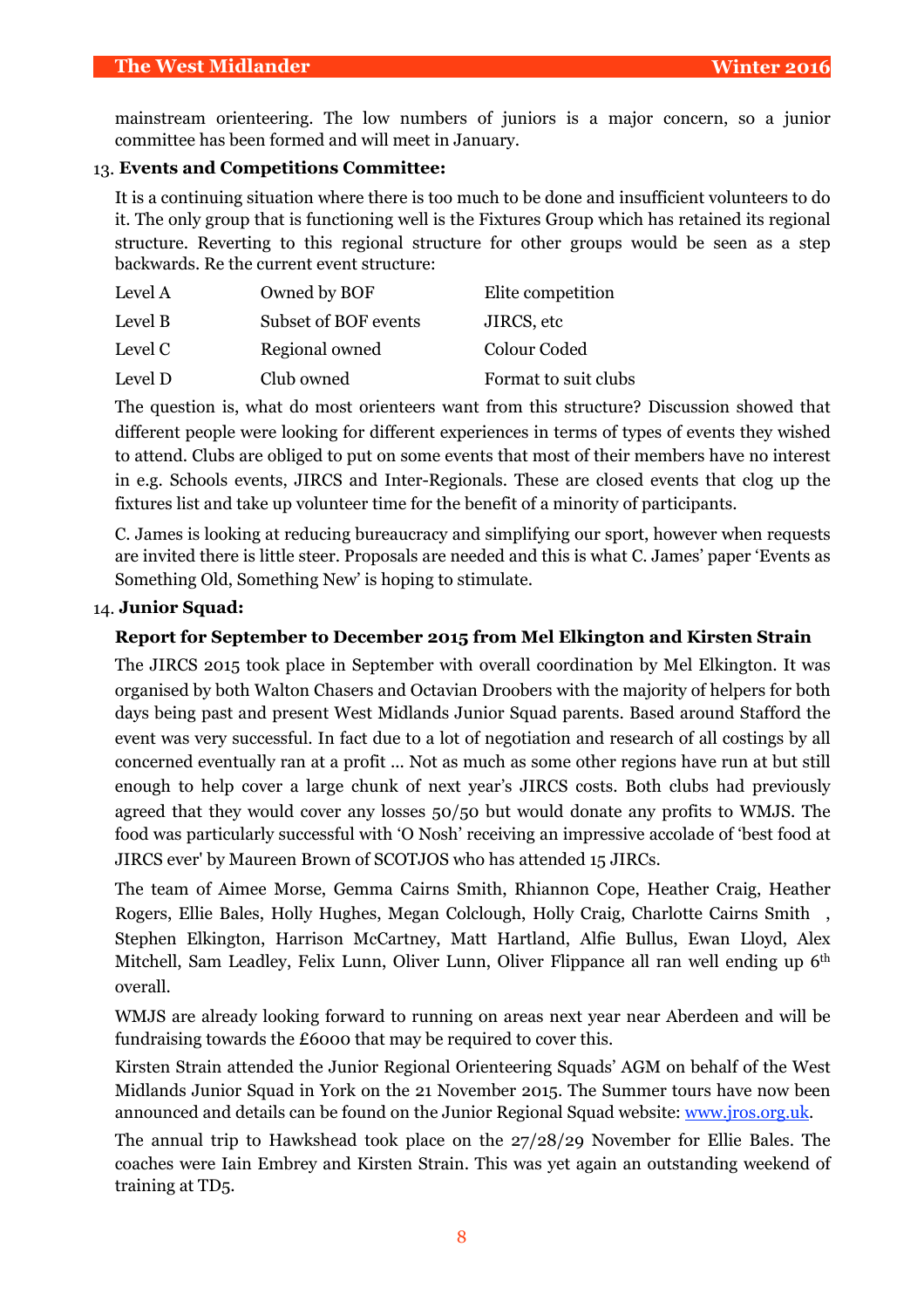The 5 December saw the Squad train near Marquis Drive with the East Midlands squad. This first session went quite well but more parental help is also required from the WMJS parents to assist Kirsten. Many thanks to David Leadley for helping on this occasion and Walton Chasers for providing the venue and maps.

2016 will see us training with both the East Midlands and Wales on the 9 January 2016 on Cannock Chase, followed by a training weekend in the Forest of Dean with OD in early February.

The flights to Aberdeen are now booked and the deposit paid. The final payment is due in August and names for the team and coaches will be required to be sorted put in July 2016. The squad is in the process of ordering new 'O' tops as there are very few of the old style ones left.

Support for suitable events/venues where WMJS training can be accommodated are still sought. Even CATI and park events would be suitable opportunities to get the squad together to train.

## 15. **Parkour to Orienteering**

WYE Ventures has about 50 members and expected to increase next year. Some are attending NGOC events at Yellow/Orange level. Adults are getting involved and the club is hoping to participate in next year's League. Parkour is a way of recruiting members and uses obstacle courses for physical training leading into orienteering. Their training focuses on intrinsic motivation rather than extrinsic e.g. a youngster will accompany an adult on a technical course so that they can visualise the skill set they are aiming for. (Concerns were expressed about the safety of this, but it was stressed that the youngsters are in the company of an experienced adult).

To support organising Level D orienteering the club is using 12 unemployed persons, age 18-25. It is a steep learning curve for all, but K. da Cunha was confident they could deliver. Roger Orgill of the Sports Education Council is following the progress of the group.

#### 16. **AOB:**

A. Johnson: Military League Central is running. Clubs were thanked for their assistance and attendance.

H. Morgan: For the Laurie Bradley Score Event he has put together information about Laurie Bradley. A Johnson requested a copy of this for the website.

H. Morgan: There are some very late requests for Controllers. Clubs need to resolve this much earlier and involve H. Morgan as co-ordinator far sooner if they are unable to find anyone. He also stated his intention to relinquish the role of Controller co-ordinator at the next WMOA AGM.

B. Elkington: One of their club members had reported that telephone contact details for Organisers were no longer included on flyers anymore. With the internet and websites now dominating, for the minority who don't have the internet, finding information about events is difficult. Could clubs please consider adding contact details on flyers?

#### 17. **Next Meetings:**

14 March, 13 June, 12September, 10 October (AGM), 12 December.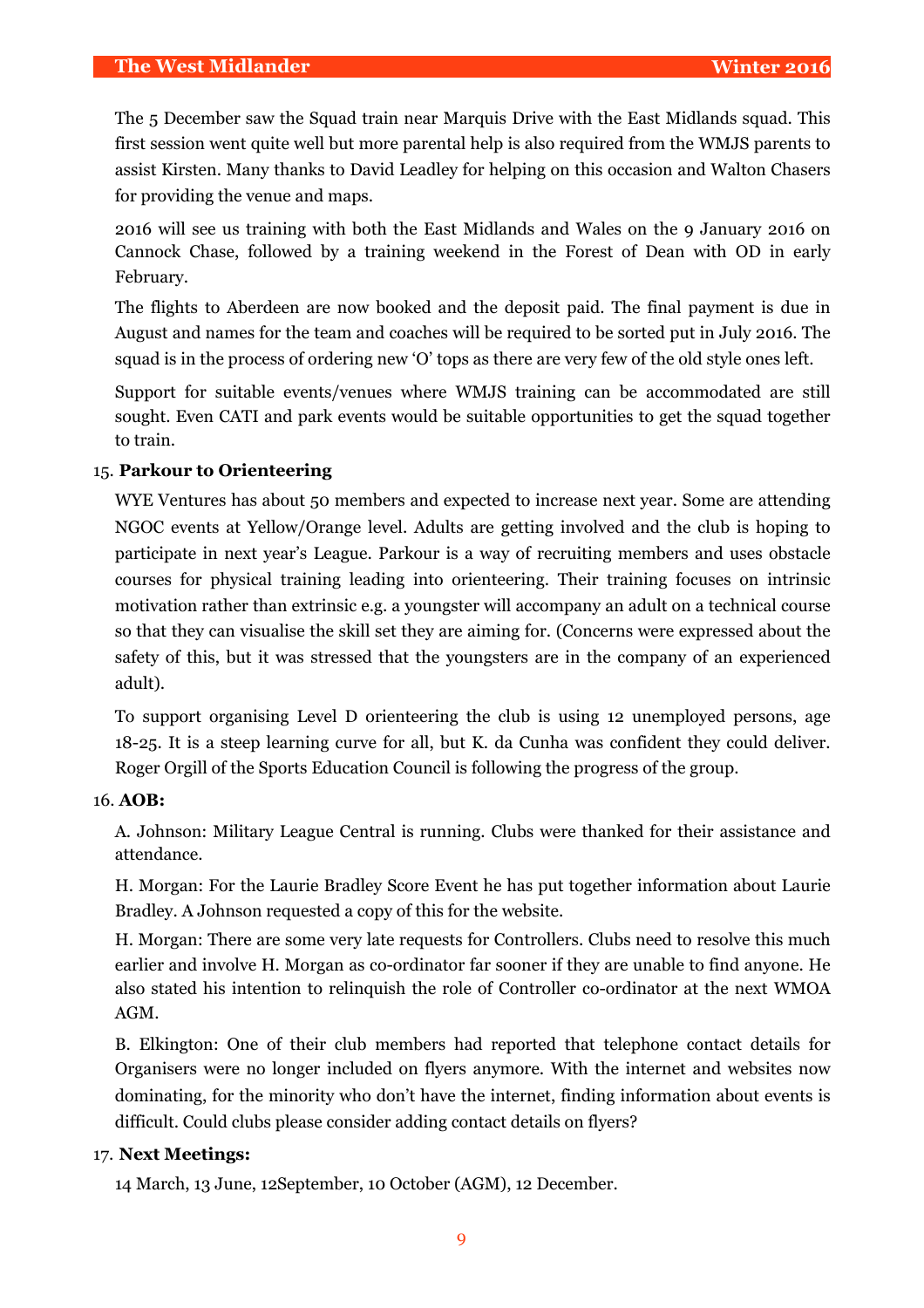## **City Race Euro Tour 2015 Delia Kingsbury (WRE)**

This all started off on the way home from an event in late Spring. Steve (Nightingale) asked me if I had seen the Euro City Tour 2015 details - well, yes I had, but had dismissed it as needing too much effort to arrange. When I got home I started to check it out and the seed germinated and started to grow. This competition was using an age range W50-65, so my significant birthday this year turned into an advantage. I had to choose four of the six races from Antwerp, London, Porto, Krakow, Barcelona and Seville. I left out Porto and Barcelona.

The first stop was Antwerp in Belgium for the Antwerp Sprint Orienteering Meeting (ASOM). On the Saturday afternoon there were two Sprint events: Luchtbal North and Luchtbal South. On the way to the event centre we found ourselves surrounded by masses of youngsters going to 'Laundry Day'. We were confused as there wasn't a dirty sock in sight! We later discovered that this was a music festival.

To my delight and surprise I won the first Sprint race. The Belgium club obviously like to add a fun element or two. They adopted a 'Tour de France' style feel and winners of the age classes were given a yellow jersey to wear for the next race. They also had a 'King of the Sprints' leg - the winner of this leg was given a green jersey to wear.

So for the second Sprint I was decked out in yellow and felt as if I was a target! However, it also meant that spectators and other competitors knew who the leader was, so on reflection I thought it did add to the event. There were no hitches on the 2nd Sprint and at the end I was still in the lead with a margin of 37 seconds.

The Urban race followed the next day. I'm still a target in yellow and was conscious of the need to make sure the person who started behind me didn't catch sight of me and use me; so some hard running was required early on. I had a couple of small errors on my way round and finished second in the Urban.

When the Sprint times were added together I won the weekend event by a mere 9 seconds.

That's close, but good enough to find myself on top of the podium; I've not been on one of those before and I was impressed to receive a running jacket as a prize. Wow.

Overall this was a really enjoyable event with quite a buzz, no doubt helped by the large tombola at the end with a main prize of 1000  $\epsilon$ . That's a fair incentive not to go home early! For anyone tempted by this type of event, there will be another 'ASOM' next Summer.

The London City Race was the following week. This years' event started in Wapping and threaded runners through to the Tower Bridge area and back. First control, sorted. Second control, disaster. It was a complex little area of walls, corners etc. I encountered people who looked confused and I allowed this to influence me. The lack of clear thinking that followed lost me a good 3 minutes, although it felt like more at the time. Knowing that I now needed to make up time, I took off at an unsustainable pace and probably paid for that towards the end of the race. Another lesser mental aberration with wall corners happened later on. To my surprise I was 7th from a field of 120 or so and I was left contemplating what could have been. When I got home Steve Nightingale's race analysis was already waiting in my Inbox and he got straight to the point…. *"Hard luck, 2 & 14 cost you dearly, you would have won without them with only the smallest of hiccups on 7 & 11. I compared the winner, Baiba, Liz (Liz Philips who ran a good race and finished 5th) & you and all 3 of you faded slightly at the end from 15 onwards against the fastest times, but I guess that's because you've all gone flat out to start off with"*. He was spot on.

One month later the Tour arrived in Krakow in Poland. I'd checked the weather forecast before leaving for Krakow temperature around zero, so all the warm gear had been packed. I travelled via Frankfurt and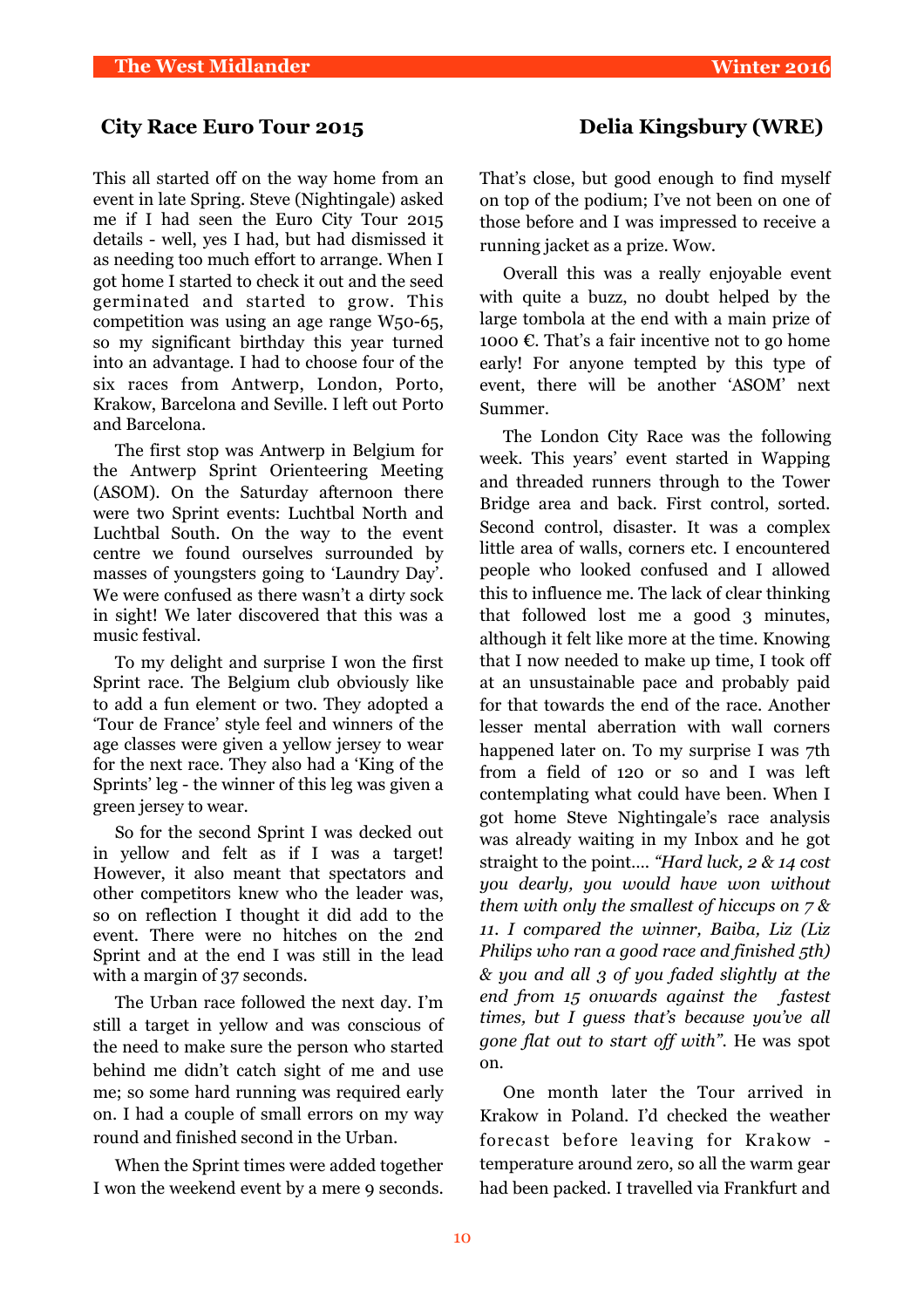### **The West Midlander Winter 2016**

have some advice if you are ever passing through, 55 minutes transfer time is barely enough! We were bussed from the Apron to the terminal building. I knew the gate for my onward flight was A68 and we passed that very quickly and went further and further away. At this point I'm just thinking that I have to come all the way back on foot. Then there was border control and security searches and finally I had about 20 minutes left to get back to where I had just come from. So, I strapped down the rucksack and ran. Thank you Lufthansa for a bit of impromptu sprint training, but I could have done without it.

The first part of the weekend's competition

was a Night Sprint staged in Nova Hutta - a housing estate built in the communist era. There were long rows of apartments about four storeys high with alleyways through at ground level. Some of the housing was built around central squares with fenced play areas and despite my description there were quite a few open spaces. There was street lighting on the main streets but most of it was quite dim. My lighting system wasn't up to the job. I made just two mistakes which was

quite good given I couldn't really see what I was doing. When I got under a street light, that was better for map reading, but bear in mind they were sodium lights, so the printed colours were nowhere near what they should have been: yellow, beige, light green and white, take your pick and make the map fit!

The City Race the following morning was based in the Kazimierz district of the city. With only a couple of small wobbles I was round the 3.2km course in about 26 minutes. As the last starter in the age class, when the print out said 1st out of 9 finishers I knew that I must have passed several on the way and had won the race. So I found myself on top of the podium again! It was a 1,2,3 for GB. Our prizes were a road map of the area and model of the legendary dragon associated with Krakow's Wawel Castle.

The final leg for me was Seville in Spain. The Sevilla 'O' meeting was three events although I chose not to participate in the Middle Distance event on the Saturday morning and started with the Night Sprint in the Maria Luisa Park. Since Krakow I had invested in more lumens, so this was better. I am grateful to the planner who chose to put reflective strips on the control supports, the headlight picked these up from along way off. I finished a respectable 4th.

Moving on to the main event on the Sunday morning, I was relieved that I had been

> allocated a 9:20 start as it would be cool and there would be no tourists about. I knew we were going to be heading through the Santa Cruz 'touristy' area which is a maze of narrow streets that are blocked with café tables and merchandise stands - great if you have all day, a nightmare if you are in a hurry. I was pleased with my race; neither navigation nor legs let me down. I had a slight holdup though when I turned up an alley one person wide to discover I was behind a nun pulling a wheelie bin. Apart from the nun and orienteers,

the streets of the Santa Cruz area were deserted – perfect. Reports from the later runners were quite different, they had had to contend with slow moving groups of tourists following umbrellas.

I was in the lead when I finished and there I stayed. I made it to the top of the podium again, this time as the age class winner for the Euro City Tour competition. This was becoming regular and I enjoyed being there who wouldn't? It was a 1,2,3 for GB and GB dominated the placings for the Vets, Supervets and Ultravets classes. After all the excitement, I've come back to reality and am pondering what to do next.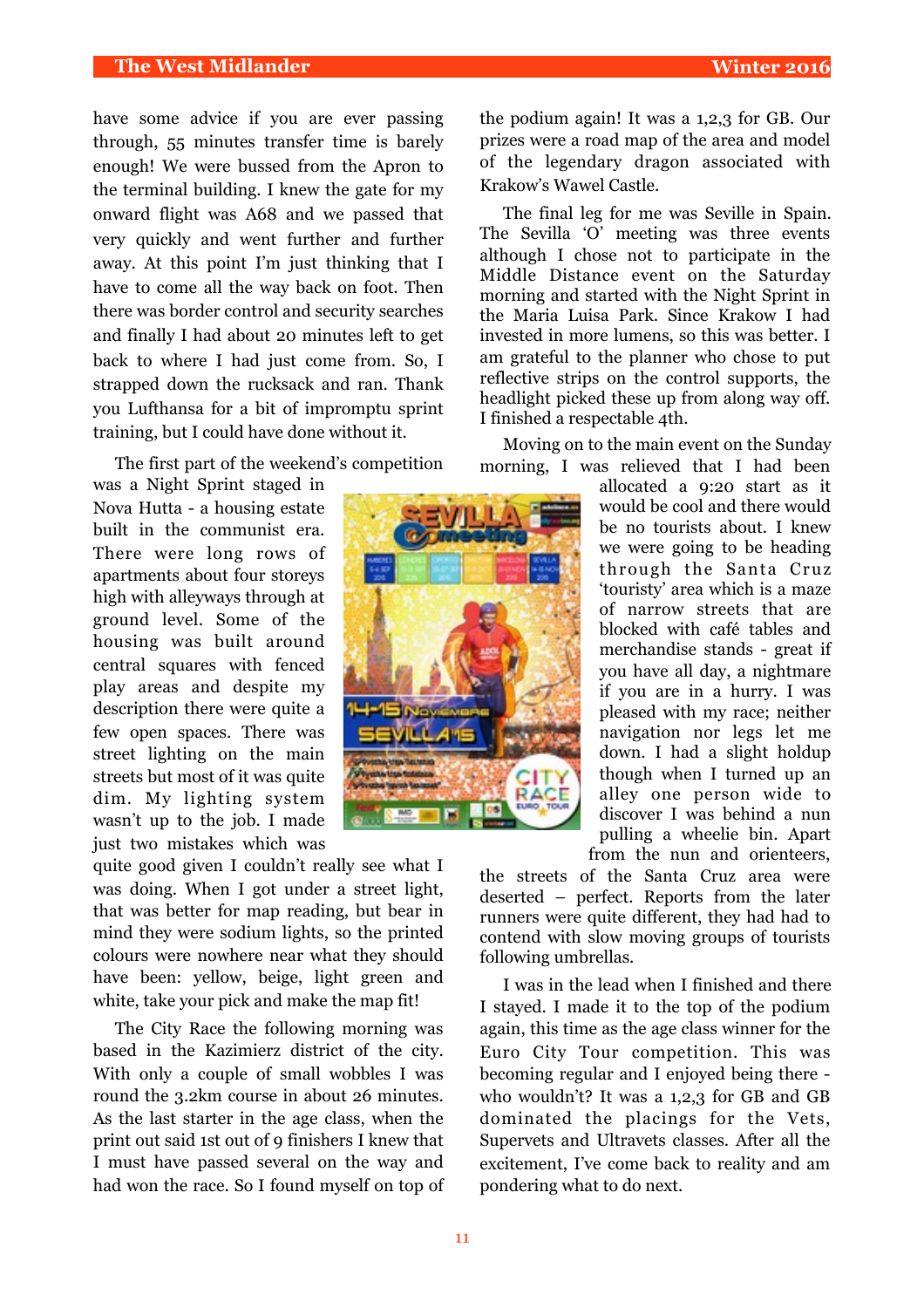## **Orienteering Foundation December 2015**

#### **Who we are?**

The Orienteering Foundation is a registered charity, independent of British Orienteering. It was set up with money from a bequest from Bertie & Elsie Ward and is now raising further funds and awarding grants. The objectives are to promote the sport of orienteering through enhancement, innovation, and alleviation of hardship.

The Orienteering Foundation is built on your generosity. We welcome all donations, no matter how large or small, and there are many ways you can contribute.

Many grants have been made, for example supporting national teams at the World Schools Championships, regional squads training at home and abroad, and enhancing the Junior Home Internationals. There has been a historical focus on juniors, but we welcome grant applications for any projects that meet our objectives.

There have been some recent changes to the Orienteering Foundation and this article gives you the up to date news.

#### **New web site:**

The Orienteering Foundation has substantially revised its website:

[www.orienteeringfoundation.org.uk](http://www.orienteeringfoundation.org.uk/) which now includes details of how to donate, how to apply for funding, and reports from funded projects - let us know what you think.

#### **New Orienteering Foundation Chair:**

At the Trustees' meeting in September, the Trustees elected Neil Cameron as Chair for the period until early 2018.

#### **Making grant applications:**

The process for making grant applications is under review but full details of the current process and an application form can be found on the new web site. We are keen to have new applications by January 2016 so that they can be considered at the next Trustee meeting on 1 February. Deadline dates and the application form are on the website.

#### **Donors:**

Thank you to all those who continue to support us, or have recently started a regular donation.

We are of course always happy to receive donations (this can be done directly from the web site if you wish) and to discuss the work of the Foundation with potential new donors (contact the Chair or any other Trustee). Donation methods and sources include:

- ◤ Regular monthly or yearly donation
- Ζ One-off donation
- $\overline{\phantom{a}}$ A bequest left in your will
- Ζ Proceeds from fund-raising activity
- Ζ Donation of volunteer expenses: instead of ignoring expenses, claim them and give them to charity (the Orienteering Foundation)

#### **Orienteering Foundation and Contacts**

You can contact the Orienteering Foundation by e-mailing:

chair@orienteeringfoundation.org.uk or [admin@orienteeringfoundation.org.uk](mailto:admin@orienteeringfoundation.org.uk)

The Chair can also be contacted phone on 01684 294791.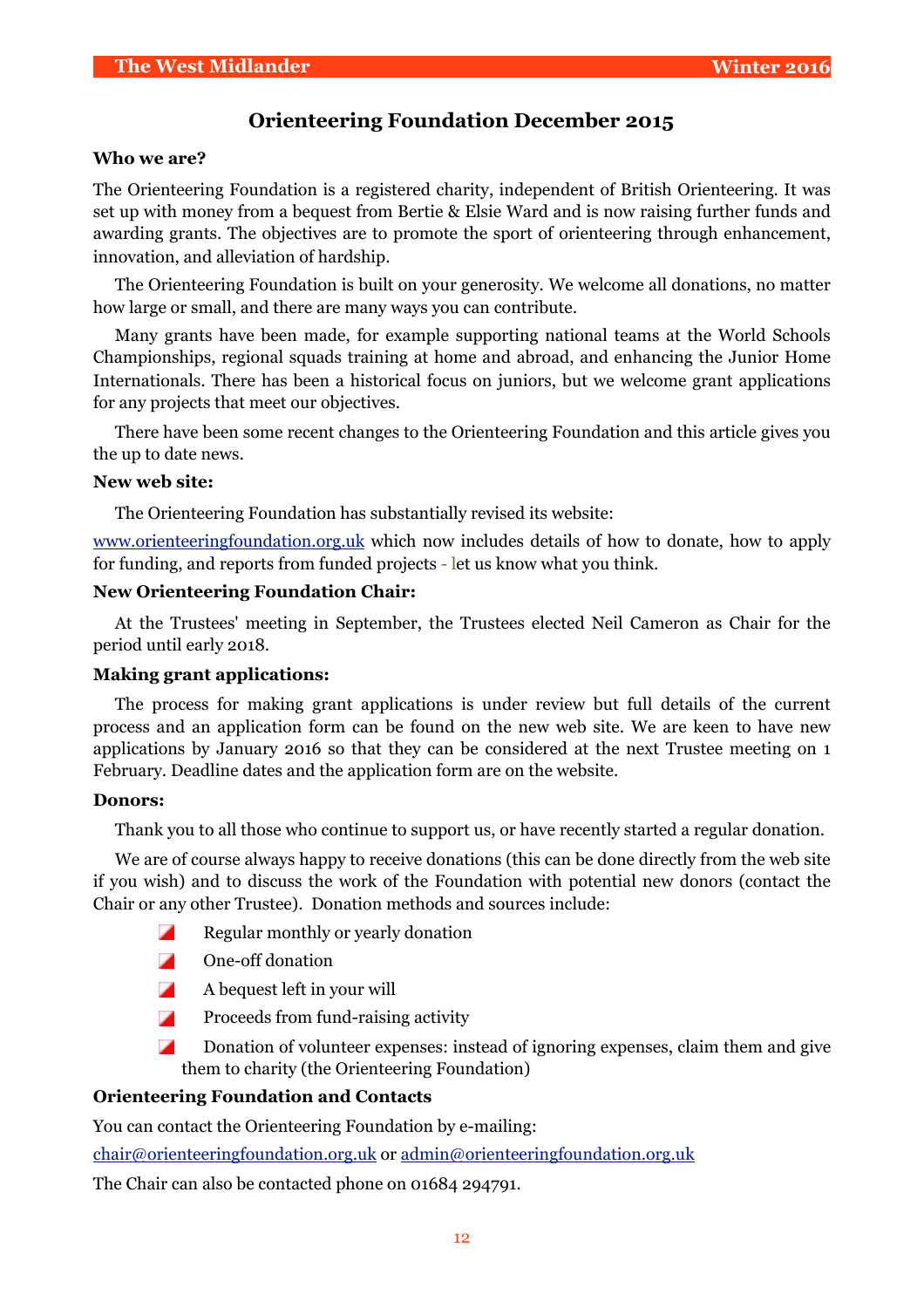Following some recent changes and new appointments, the full list of contacts is:

- Ζ Neil Cameron: Chair & Trustee *[chair@orienteeringfoundation.org.uk](mailto:chair@orienteeringfoundation.org.uk)*
- Ζ Duncan Archer: Trustee
- Ζ Malcolm Duncan: Trustee
- Ζ Andrew Evans: Trustee
- Ζ Pauline Olivant: Trustee
- Z Viv Macdonald: Administrator [admin@orienteeringfoundation.org.uk](mailto:admin@orienteeringfoundation.org.uk)

We still have a vacancy for a new Trustee and we are particularly interested in recruiting someone from the North West or Scotland.

For further information on all of the above, and details of recent grant awards and new stories, see the recently updated website: http://www.orienteeringfoundation.org.uk.

## **Coast to Coast Ride August 2015 Paul Graetz (POTOC)**

I started cycling again when my lads, Dave and Keith, got into Mountain Bike Racing and quickly followed them. A couple of years later I changed tack to Trailquesting (MBO) as this was nearer to my main sport of orienteering. 10 years ago, by now suffering from a long term nagging Achilles injury, I realised that cycling was excellent for cross training and moved over mainly to road cycling.

Visiting son Dave, a PE Teacher, in Keswick I began to notice signs regularly for the C2C route and wondered what this was, soon finding out that it was a long distance marked cycle route from Cumbria to the North Sea. More specifically it was from Whitehaven to Tynemouth (with a possible variation at each end). After 5-6 years of Summer 'Tour of Britain' Charity Sportive rides - as well as the 100 mile 'Round Lake Taupo' in New Zealand, I began to wonder about trying my hand at the C2C route, or to be more specific the C2C route in 1 day which was said to be possible by a competent and fit club cyclist!

I had worked out a provisional schedule for 2014 but ran out of time to pre-ride the route which I felt necessary before embarking on my epic.

By August 2015 I had pre-ridden about 120 miles in small portions and driven most of the rest.

Dave, accompanied by his wife Tracey, had agreed to drive after me as back up and 're-fueller' and I 'booked' 4 days at his house which would give me a choice of three days to pick the optimum weather. The ride was to be West to East as that gives assistance of the (usually) prevailing wind.

6.55am on Tuesday 11 August found me dipping my wheel, the traditional start, into the sea at Whitehaven and off I went heading eastwards into the hills on an old railway line. Mist and slight rain looked as if it might clear shortly. Dave met me once before I arrived at his house in Keswick for a brief, liquid breakfast at 9.00am. Coming down Whinlatter Pass on a wet road had been a little worrisome but no problems thus far.

The slow and steady rise up to Penrith proved remarkably easy but just before getting there, at 50 miles in to the ride, my rear gear cable snapped! Was this to be the end? Would I have to restart the next day or call it all off? Dave, however, knew a good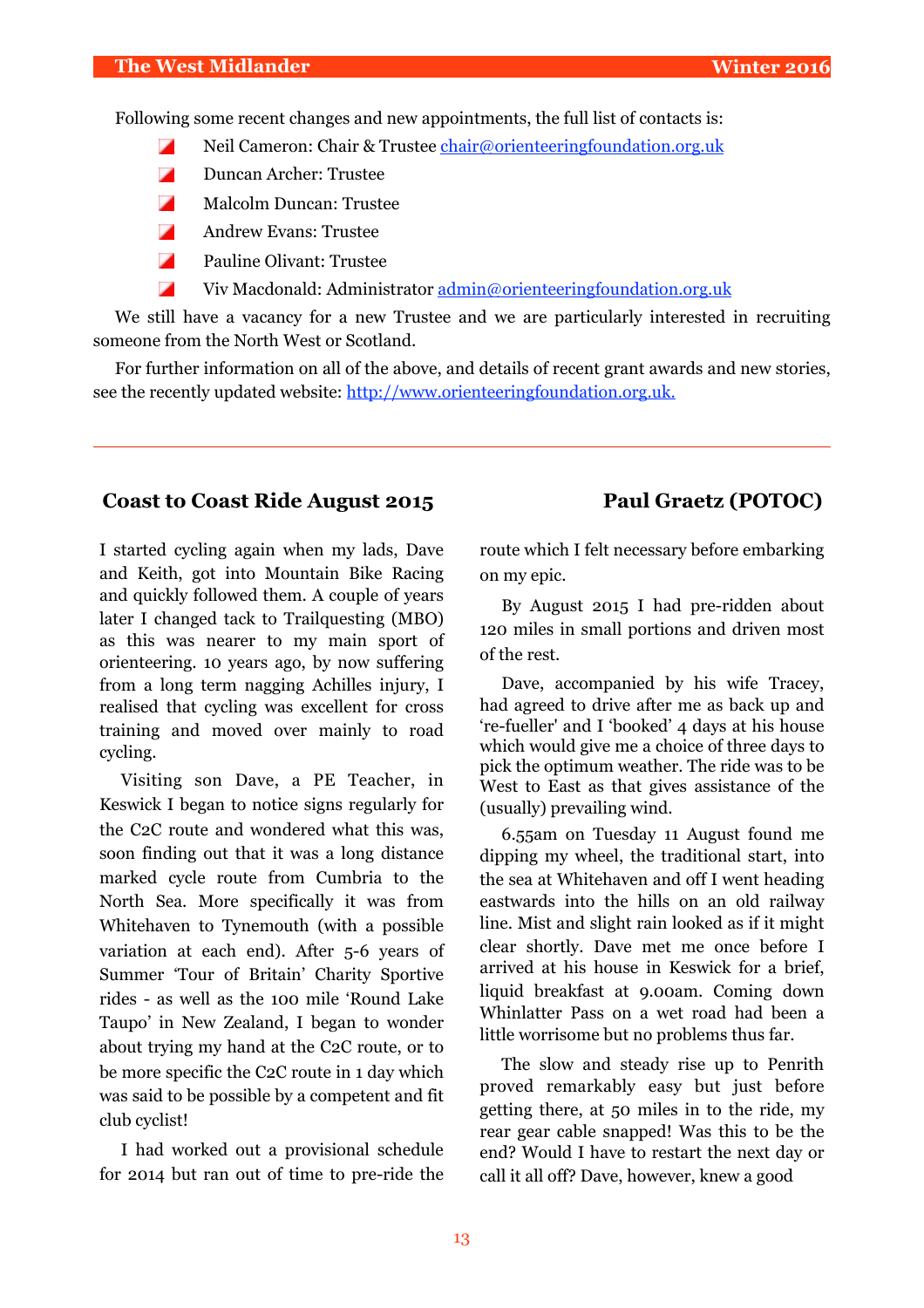bike shop, Arragon's, in Penrith and I was able to reach there on the 2 gears left to me. Having been pre-warned of my misfortune they provided superb service and I was out of the shop and on my way within 20 minutes.

From here all the way over the Pennines the route follows small country roads except for 2 miles over the Hartside Pass main road but although not looking forward to the climb once on the hill it seemed to be quite easy.

I was cycling slightly faster than my schedule but was having more stops when meeting Dave at villages every 10 miles or so, and I still had the 25 minutes to catch up.

The weather cleared and the following wind over the fells certainly helped speed things along and I even declined to stop in the village of Rookhope fearing for my legs on the final steep climb out of Stanhope. Once up to the top of Stanhope Moor it was onto the reclaimed 'Waskerley Way' railway line and downhill all the way via Consett to the Tyne.

The final 20 miles through Newcastle to Tynemouth was virtually flat but speed was reduced at times because the route shared the quayside with pedestrians and Pubs!

Nevertheless I kept the legs moving and the pedals turning and arrived at the sea at Tynemouth to dip my wheel again at 7.05pm in sunshine.

If the 20 mins in the bike shop is taken off then 137 miles combined with 11,000ft of climbing took me 11 hrs 50 mins beating my schedule of 12 hours and all at the age of 68! All that remained now was to thank Dave and Tracey for supporting, encouraging and keeping me fed and watered and look forward to my Fish and chips on our return to Keswick with the bike stowed safely in the back of the car.

If anyone would like any tips or information about the C2C then do get in touch.

Orienteering is still my main sport but I can recommend cycling as excellent for alternative exercise although I do now find that the circulation in my hands is too poor to allow me to cycle safely in the winter even wearing 2 pairs of gloves.

A video of Paul's exploits can be viewed here:

http://fromrecoverytobeyond.blogspot.co.uk/

## **West Midlands Relays**

Further to the article in issue 2015\_3, Paul Graetz (POTOC) informed me that he had a copy of a West Midlands Relay competition map that he had made of Rock Coppice that pre-dated the published list of venues. Further research in back copies of the 'West Midlander' revealed that the competition appears to have started in 1979 (if anyone knows any different please let me know). My research is limited to the data available in club and regional newsletters which, at best, can be a little 'patchy' depending on the thoroughness of the editor at the time. Thanks also to Peter Jones (WRE) who sent me a scan of the map of the first event which was held at Penkridge Bank on Cannock Chase.

### **Venues**

| 1979 | Penkridge Bank    | WCH | 1981 | Rock Coppice | HOC          |
|------|-------------------|-----|------|--------------|--------------|
|      | 1980 Longdon Wood | HOC | 1982 | Park Hall    | <b>POTOC</b> |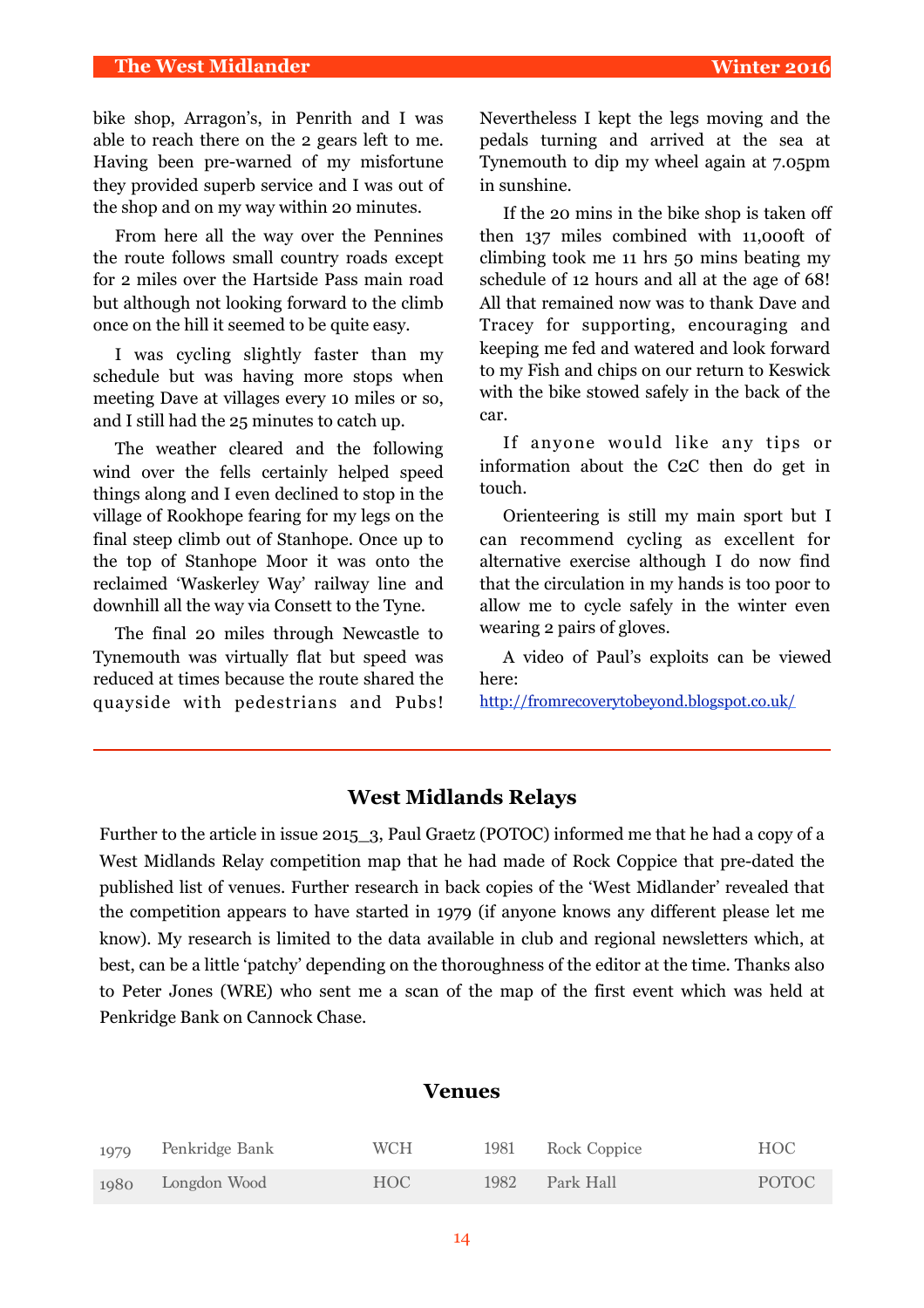## **WMOA AGM Great Barr Hotel. 12th October 2015**

- 1. **Present:** R. Brandon (Chairman), R. Collins (Vice Chairman), D. Kingsbury (Secretary), B. McGowan (Treasurer), A Johnson (Webmaster), R Postlethwaite (West Midlander), A. Bailey (HOC), B. Elkington (OD), B. Morgan (POTOC), H. Morgan (POTOC), R. Lewis (WRE), T. Lewis (WRE), R. Vickers (HOC), J. Woodall (BOF).
- 2. **Apologies:** E. Brown (HOC), M. Elkington (OD), A. Williams (Fixtures).
- 3. **Declarations of Interest:** None.
- 4. **Minutes:** The minutes were accepted as a true record of the meeting.
- 5. **Matters Arising:** None.
- 6. **Correspondence:**

A. Williams had circulated information to club fixtures reps, from Mike Cope, in advance of the National Scheduling meeting on 17 October.

## 7. **Chairman's Report:**

There has been yet another 12 months of good orienteering in the West Midlands. The League continues to provide a focus, ensuring that thought is given to the Level C events that are put on and going some way to ensuring a level of participation across the region. The club Fixtures Secretaries work very hard to provide an even spread across the region and, where possible, through the year. This is all coordinated by Allan Williams who, at the same time, is also looking out to avoid clashes in our neighbouring regions.

Since the last AGM, we have had two West Midland Championships: in November 2014, put on by Walton Chasers and, more recently, POTOC incorporated the 2015 Championships into their 40th birthday celebrations. Thanks to both Clubs for these events.

Other birthdays were celebrated during the year: Wrekin marked their 40<sup>th</sup> birthday at their league event on The Wrekin; Octavian Droobers celebrated 50 years with events at Shuckborough in June and a 50 control event later in October on the Warwick University campus.

Harlequins staged the annual Laurie Bradley New Year's Day event at Sandwell Valley which proved a good area for the Score event. There followed, a gathering at Sandwell Farm in the form of an interesting tribute to the life of the late John Bennison. A sample of memorabilia from John's active life was on display, having been put together by Carole Sparke and Ruth Lockley.

The annual Relay Championships held by Wrekin at Nesscliffe Camp were not so well attended this year. Wrekin also recently staged their annual Long 'O' on the Long Mynd, now called the John Bennison Long 'O'.

We have now completed the second year of the new regional Urban League.

The Association recently hosted the Junior Inter-Regional Championships in Staffordshire. Thanks to all who helped put on that weekend.

In about 6 months time the region is holding the British Long and Relay weekend, with each event being staged at Brown Clee Hill. The weekend is being master minded by Eric Brown who told me at Easter that he had now had the Organisers, Planners and Controllers talking to each other - he was happy to leave it to them. I know that there is much more that Eric is getting on with. I had a squint at the draft Relay courses yesterday, so can confirm to Eric that things are indeed well on their way.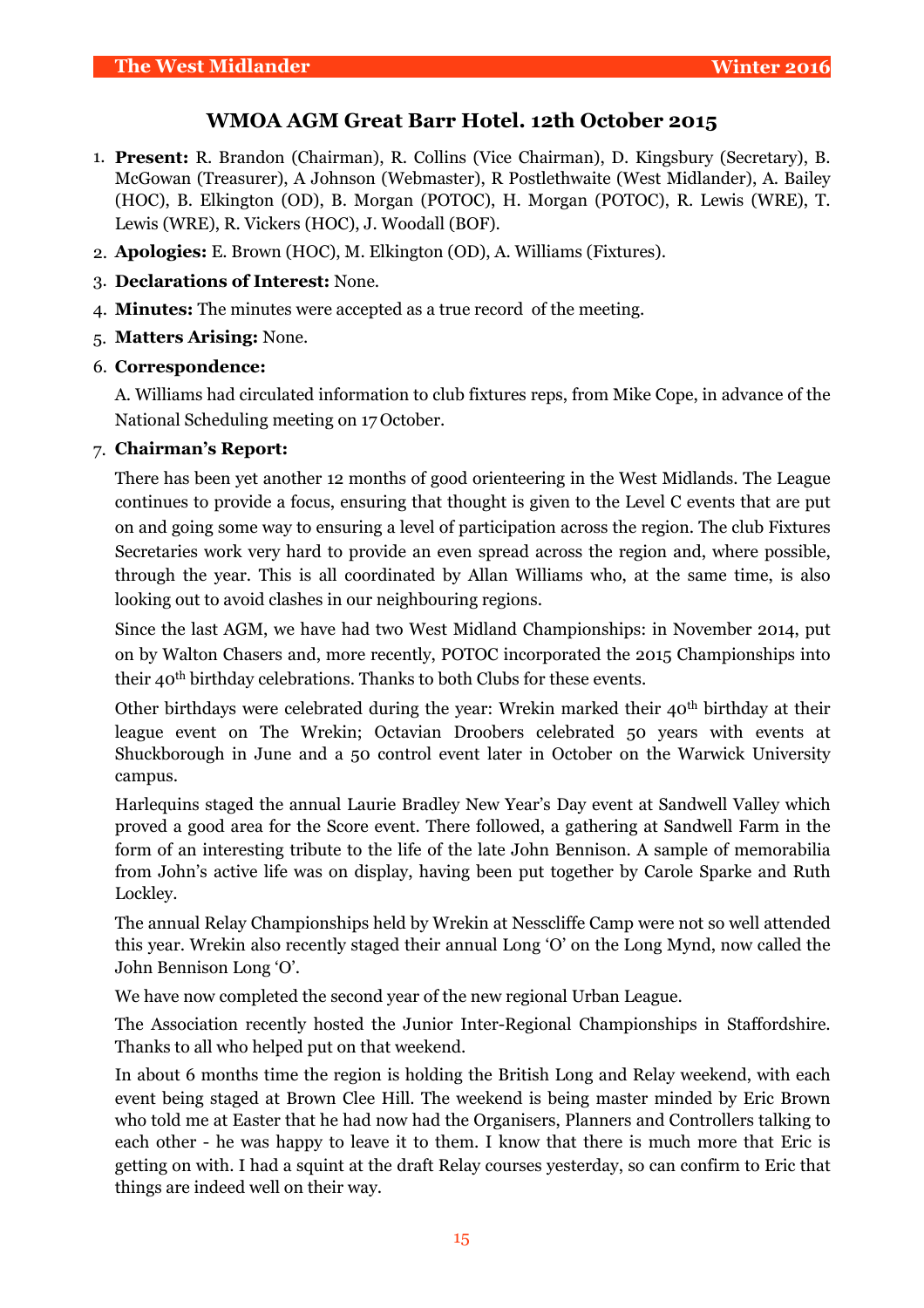Allan Williams had been talking for some time that our turn to put on the 4 day JK Easter weekend was coming up. The year became set as 2018 - but who and where? I was pleasantly surprised when Andy Yeates offered to be the first who - to coordinate the weekend. The where is to be North Wales. Yes, WMOA are invading Wales! It seems that the small Welsh Clubs are only too willing to allow us use of their areas. Andy has a good idea of the venue he wishes to use and possible areas. Assisted by Allan Williams investigation is under way.

Clubs are the soul of the WMOA. During the year Kyla da Cunha from the WYEVENT club, in Herefordshire, has been coming along to the Committee meetings. We have learned of their innovative approach of introducing orienteering to children. Speaking to Kyla recently, they now have older juniors ready to take on more advanced orienteering skills. The Club is looking to the WMOA membership to provide some mentoring for them.

Development: in the Spring OD put on an Event Safety course and Henry Morgan has put on an Organiser's course. Henry has also been point of contact should an event struggle to find a Controller.

Throughout the year, Rod Postlethwaite has been busy on mapping projects, which include the re-mapping of Brown Clee Hill. Meanwhile Rod has kept us informed producing a regular newsletter. A new edition is imminent.

The Junior Squad has been very active this year. There have been a number of juniors who have been selected for tours and national teams (including Poland). We have applications for support and are pleased to encourage these young orienteers. There is a report from Mel Elkington regarding the juniors, later on tonight's agenda.

We welcome Andy Johnson as our new Webmaster. This is a role that has been sadly lacking. Now, in time, improvement can be made to the region's website.

We have held the usual 4 committee meetings at regular intervals through the year. Delia Kingsbury organises these meetings so well, with agenda and thorough minute-taking. Likewise Barry McGowan continues with the good work keeping our account in order.

Behind the scenes Hilary Simpson continues issue the Colour Coded Badge awards, whilst her daughter, Lesley, keeps the League up to date.

Finally, it was pleasing to see 8 from the region at last Saturday's British Orienteering meeting - about 20% of the turnout. The theme, being 'The Future of Orienteering'. The WMOA Committee will no doubt discuss this at a future committee meeting.

## 8. **Treasurers Report**

Levies from events had been in line with budgeted expectations and it had been a good year for SinS levy. Donations had been received from POTOC and WCH with respect to the 2014 British Sprint and Middle Distance Championships. There were no costs relating to the production of the 'West Midlander' as it is now distributed electronically. A grant of £1000 per annum is given to the Junior Squad to support their training and development; further donations have been made to juniors selected to represent England. The other largest costs incurred relate to running the committee and the contribution to the English Orienteering Council. Overall there had been a surplus of £197 for the year relative to a loss of over £1000 the previous year.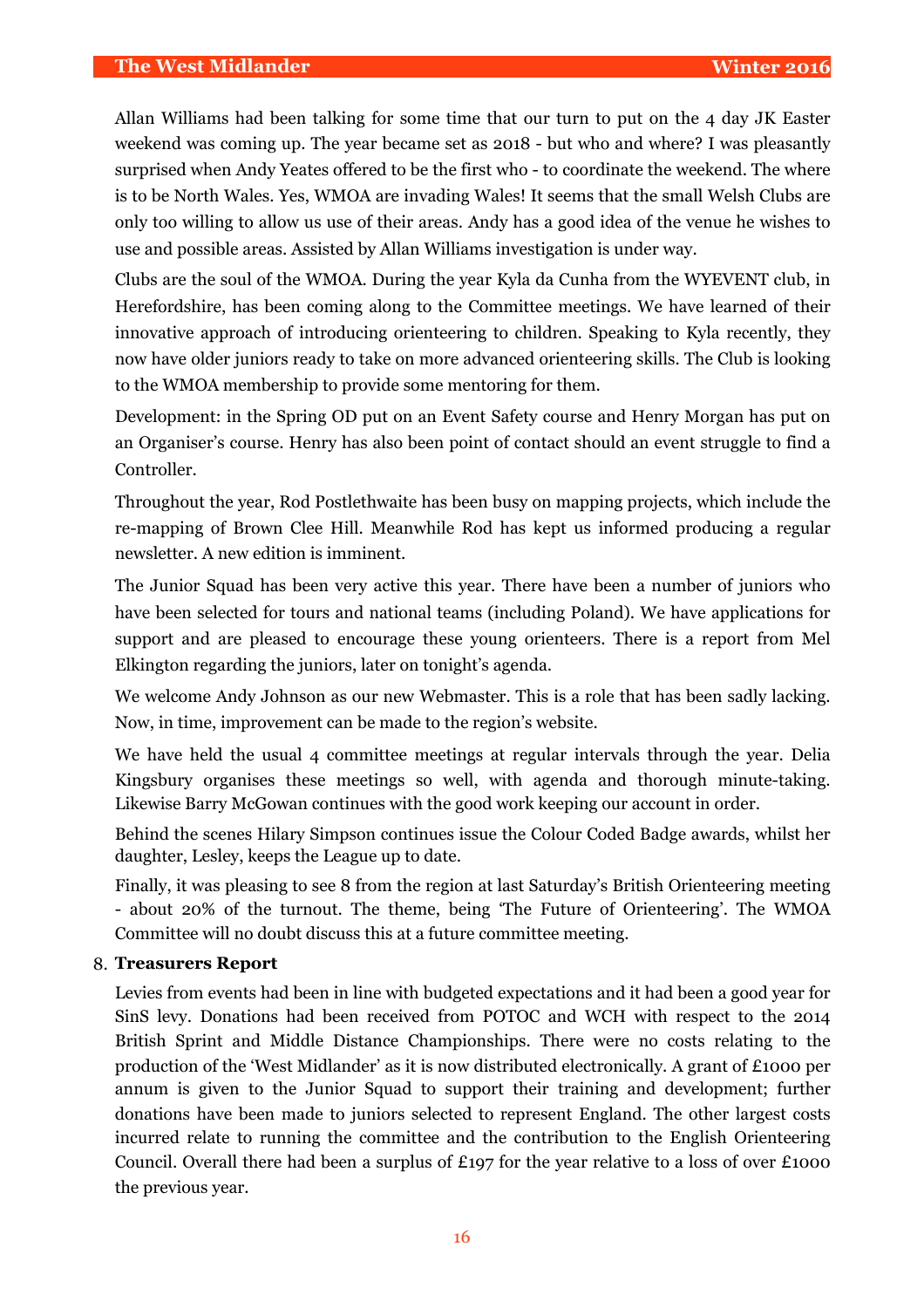The big event for 2016 is the British Championships. One third of any surplus will go to the region, with about £1500 being retained by WMOA and remaining surplus being divided between the clubs. (This is not an event to which normal levy is applied).

There are no other major events in the region next year and income from standard levies is anticipated to be about £1500. All other costs and expenses are predicted to remain the same and the budgeted position is to break even.

## 9. **West Midlands Junior Squad Report** - Mel Elkington.

The Junior Inter Regionals in the NWOA took place on the weekend of 27/28 September. The team comprised Aimee Morse, Gemma Cairns Smith, Rhiannon Cope, Heather Craig, Ellie Bales, Stephen Elkington, Nathan Lawson, Harrison McCartney, Will Heaton, Alfie Bullus and Ewan Lloyd. They were very impressive in both their behaviour and the way they tackled some very challenging courses. The courses are at the top end of the range of difficulty for the colour.

Both Iain Embrey and Mel attended the Junior Regional Orienteering Squads AGM on behalf of the West Midlands Junior Squad in Hathersage on the 8 November 2014.

The annual trip to Hawkshead took place on the 28/29/30 November for Matt Hartland, Gemma Cairns Smith, Heather Rogers, Heather Craig, Holly Hughes and Ellie Bales. The coaches were Iain Embrey, Mel Elkington, Matt Elkington and Nathan Lawson. This was yet again an outstanding weekend of training at TD5. Those that attended benefitted hugely…. They trained on Bishops Wood and Holme Fell on the Saturday followed by Dale Park on the Sunday.

The squad currently has three members that are part of the GB Talent Squad - Julie Emmerson, Harrison McCartney and Nathan Lawson.

Harrison McCartney was been selected for EYOC, a pre-JWOC training session in Switzerland and although selected to attend a JROS Summer tour did not attend. Julie Emmerson and Matt Elkington were both been selected for JWOC and gained valuable experience of competing in Norway. Julie was selected and ran at a World Cup race in July. Nathan Lawson was been selected for the GB Talent Squad training week.

Further down the squad no one was selected for Lagganlia or Deeside this year as there were no athletes with any Championship Standards. Matt Hartland did accompany the World Schools England Team - his team were up against some very tough Swedish and French opposition and they did well considering.

Next year Kirsten Strain will take on some of the coaching. If each club will run a training day for the squad this would greatly enhance the squad's training experience.

The squad needs someone to take on the Junior Squad fundraising as JIRCS is in Aberdeen next year and will need approximately £6000 to fund going to the competition. Also, another volunteer to take charge of the Junior squad kit, store it and then ensure every member has an 'O' top.

B. Elkington confirmed that the maximum JIRCS team size would be 24.

10. **Other Reports:** None.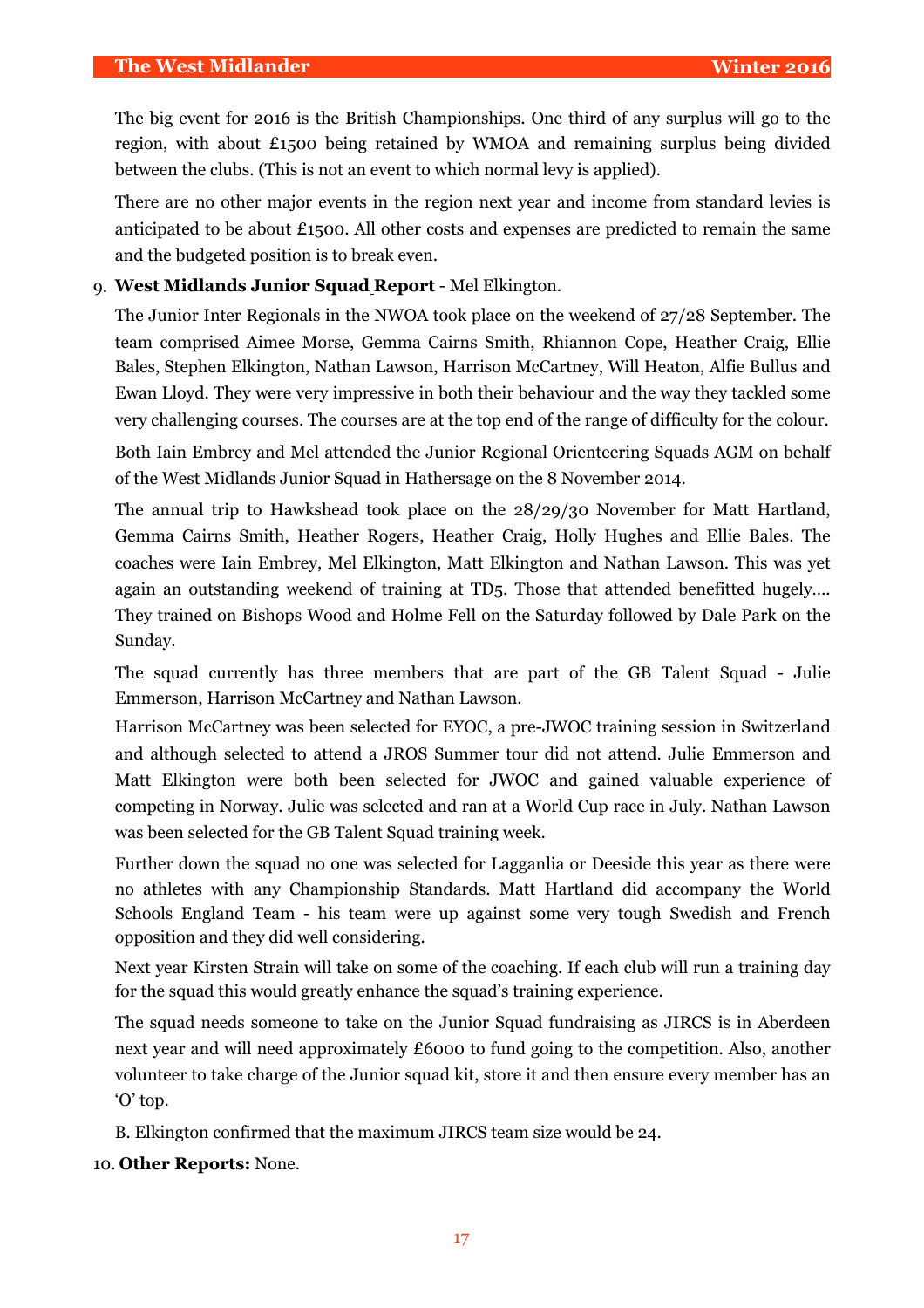| <b>Position</b>   | <b>Nomination</b>    | <b>Proposed</b> | <b>Seconded</b>  |
|-------------------|----------------------|-----------------|------------------|
| Chairman          | <b>Ray Collins</b>   | R. Brandon      | <b>B.</b> Morgan |
| Vice Chairman     | <b>Richard Lewis</b> | B. Morgan       | H. Morgan        |
| Secretary         | Delia Kingsbury      | B. Morgan       | R. Collins       |
| Treasurer         | <b>Barry McGowan</b> | H. Morgan       | B. Morgan        |
| Newsletter Editor | Rod Postlethwaite    | T. Lewis        | R. Collins       |
| <b>Fixtures</b>   | Allan Williams       | R. Collins      | B. Morgan        |

## 11. **Election of Officers:**

The above were duly elected 'en bloc'.

12. **Discussion Point** put forward by D. Kingsbury:

**Does WMOA need a more effective way of sharing experiences (successful and not so successful) relating to club development?** This was prompted by recent discussions and correspondence from which it is apparent that the issues that hinder club development are not necessarily the same. The purpose of this discussion was to see whether the clubs felt that it would be worthwhile trying to collaborate more, for mutual support. The discussion is summarised below:

The clubs have Clubmark status and so should have a nominated person responsible for Development and have a Development Plan. It was recognised that the issues that came out of the discussion (salient points below) accentuate the gap we have in the absence of a Coaching/ Development Co-ordinator and the lack of a Development Plan at Regional level. WMOA would be pleased to hear from anybody who would be interested in supporting development and coaching at a regional level.

BOF no longer lead the drive for coaching, although they do request that coaches maintain their coaching and development logs.

The success and decline of strong school orienteering clubs was recognised to be linked with teachers who had a keen interest in the sport and organised transport to events. These groups declined in the absence of a leader within the school staff. Parents are less inclined to support their children continuing in the sport when they have to give time and provide transport. Ideally clubs would step in in such situations but it requires a long term volunteer and it is difficult for clubs to find such a person. Experience in some areas has shown that academies are unwilling to provide financial support for a volunteer to assist the school, even for expenses. It is not known whether there are alternative sources of funding could be applied for to support such projects. Orienteering is more difficult as an after school club as there is the need to get the children out to different areas in order to develop their skills. University clubs are also short-lived (apart from Edinburgh and Sheffield) and are dependent upon a student with a strong orienteering background to drive the clubs.

It was reported that orienteering can quite legitimately be promoted as educational in a number of areas when applying for funding e.g. geography and physical activity; however the translation rate from school events to main stream orienteering is practically zero.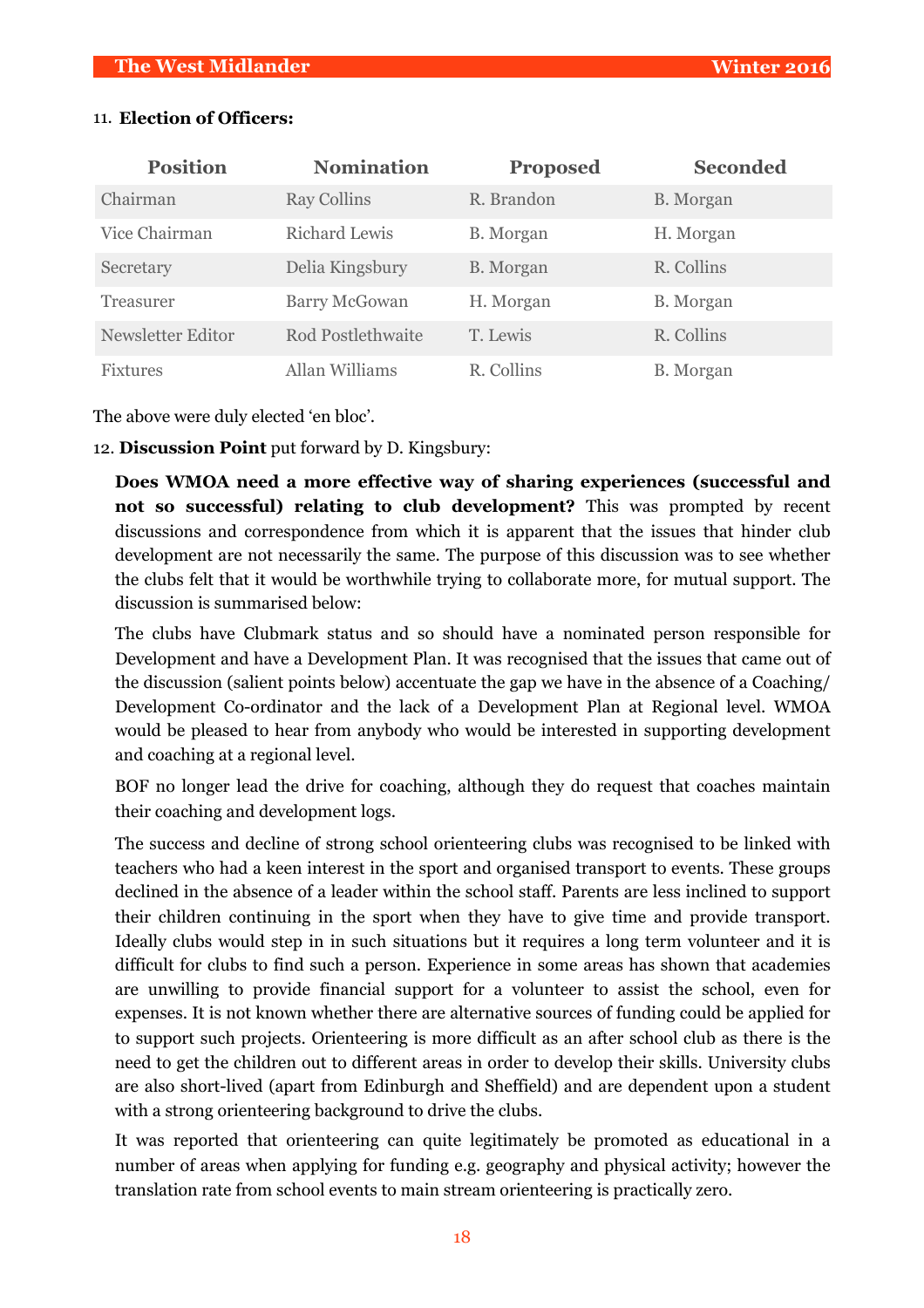OD reported that they have a better response to coaching sessions when participants are asked to pay, relative to when the sessions were free. They even have to turn people away. Perhaps we should perhaps be less focussed about making events as cheap as possible?

Are clubs maximising the use of social media? This seems to be the way to reach youngsters, but it is perhaps difficult for clubs to use these media effectively. It needs some youngsters to contribute here as they know what format is likely to appeal.

Is our product good enough? This was recently discussed at the Club Association Conference. Newcomers turn up, have a run, and then what? LEI are known to always have post-event entertainment/socials.

Possible opportunities for supporting WYE Ventures were put forward. K. da Cunha was not present but it is known that she is seeking support to progress development of the youngsters in the club. Suggestions were:

- a) Combine an activity with a scheduled West Midlands training event for example WCH have beginners training every other Saturday, leading up to Christmas, on Cannock Chase.
- b) If the youngsters were able to travel then joining up with WMJS training sessions (not necessarily for the same activity) would introduce them to others of similar age and enable them to share experiences and show the route to progression to the WMJS.
- c) Recommended to keep an eye on the fixtures list for local events and contact the organisers to see if coaching support might be available.

Looking at the wider regional issues it was queried whether a closed forum accessible from the WMOA website would be of use? A forum has to be used to be beneficial, so feedback is needed from clubs to indicate whether or not they think they might use such a forum to share experiences and ideas, or to try to marry up needs and availability of coaches, for example, if a Development Plan is being produced. It would also be useful if clubs reviewed their projects with recommendations of how they might have approached projects differently with the benefit of hindsight.

#### **Summary:**

There was an overall steer for a greater exchange of information through WMOA meetings in the club round-up section that had been introduced to the agenda this year, to help spread examples of good practice.

The website should be promoted as a place where clubs can record good practice and share their reasons why some things may have been less successful.

The WMOA committee can follow this up and try to identify priorities for the region and then try to find a source of funding/manpower for these requirements.

#### 13. **Any Other Business:**

A. Bailey observed that, in relation to the West Midlands Urban League, there had been no Prize-Giving following the final event which seemed to be an anti-climax. Whilst hardened orienteers may be accepting of this, those newer to the sport might find it disappointing. The Prize Giving/ Certificate Awarding needed to be clearer at the outset of competitions and Leagues. There should also be clear publication of Championship and League winners.

B. McGowan reported that there had been a presentation after the Redditch Urban event. R. Postlethwaite reminded us that certificates had been specifically designed for the Urban League.

It was agreed that it would be worthwhile WMOA reviewing prize-giving strategies. This will be carried forward for review at the next WMOA meeting. Any feedback via club reps and individuals would be welcome.

14. **Next WMOA Meeting:** 14 December 2015.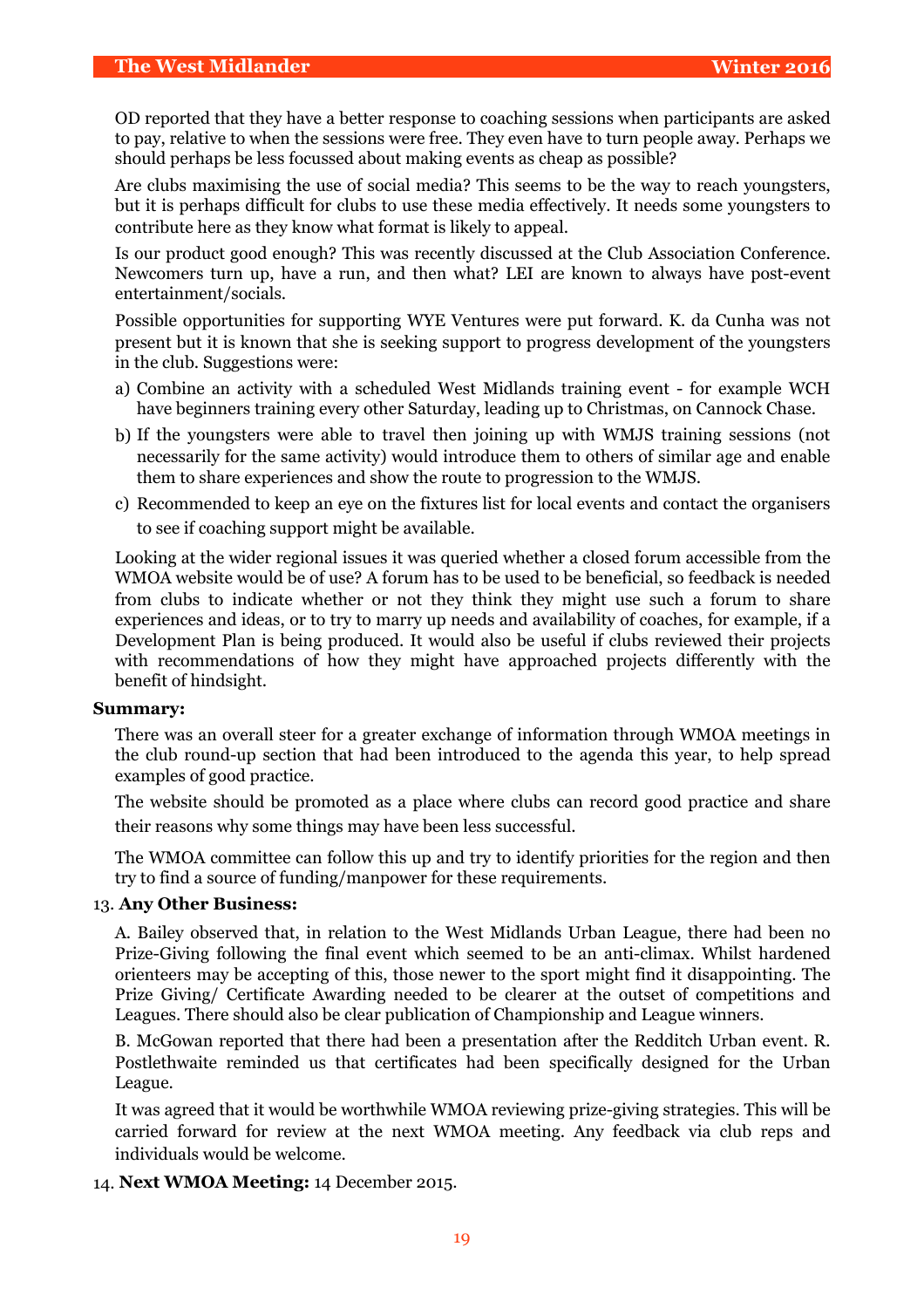## **Laurie Bradley Trophy 2016**



*The Start*

The New Year started in traditional fashion with the Laurie Bradley Trophy event held by WRE at Telford Town Park. OD won the trophy for the sixth year in succession but were pushed hard by WRE on their home territory. The Town Park was a fitting venue as it was the site of the first TSB Trophy event way back in 1984.

## **Team Scores:**

| OD           | 4640 |
|--------------|------|
| WRE          | 4470 |
| <b>WCH</b>   | 4150 |
| <b>HOC</b>   | 3110 |
| <b>POTOC</b> | 890  |
| COBOC        | 220  |

## **Leading Scorers:**

| <b>Adrian Pickles</b> | M <sub>55</sub> WRE 280 |  |
|-----------------------|-------------------------|--|
| Simon Webb            | M <sub>40</sub> WCH 240 |  |
| Lawrie Jones          | M <sub>40</sub> WRE 240 |  |

## **Lead Scoring Junior Male:**

| Felix Lunn  | M <sub>16</sub> OD 230  |  |
|-------------|-------------------------|--|
| Oliver Lunn | M <sub>1</sub> 8 OD 230 |  |

## **Lead Scoring Junior Female:**

| Jessica Parker | W <sub>16</sub> WRE 160 |  |
|----------------|-------------------------|--|
|                |                         |  |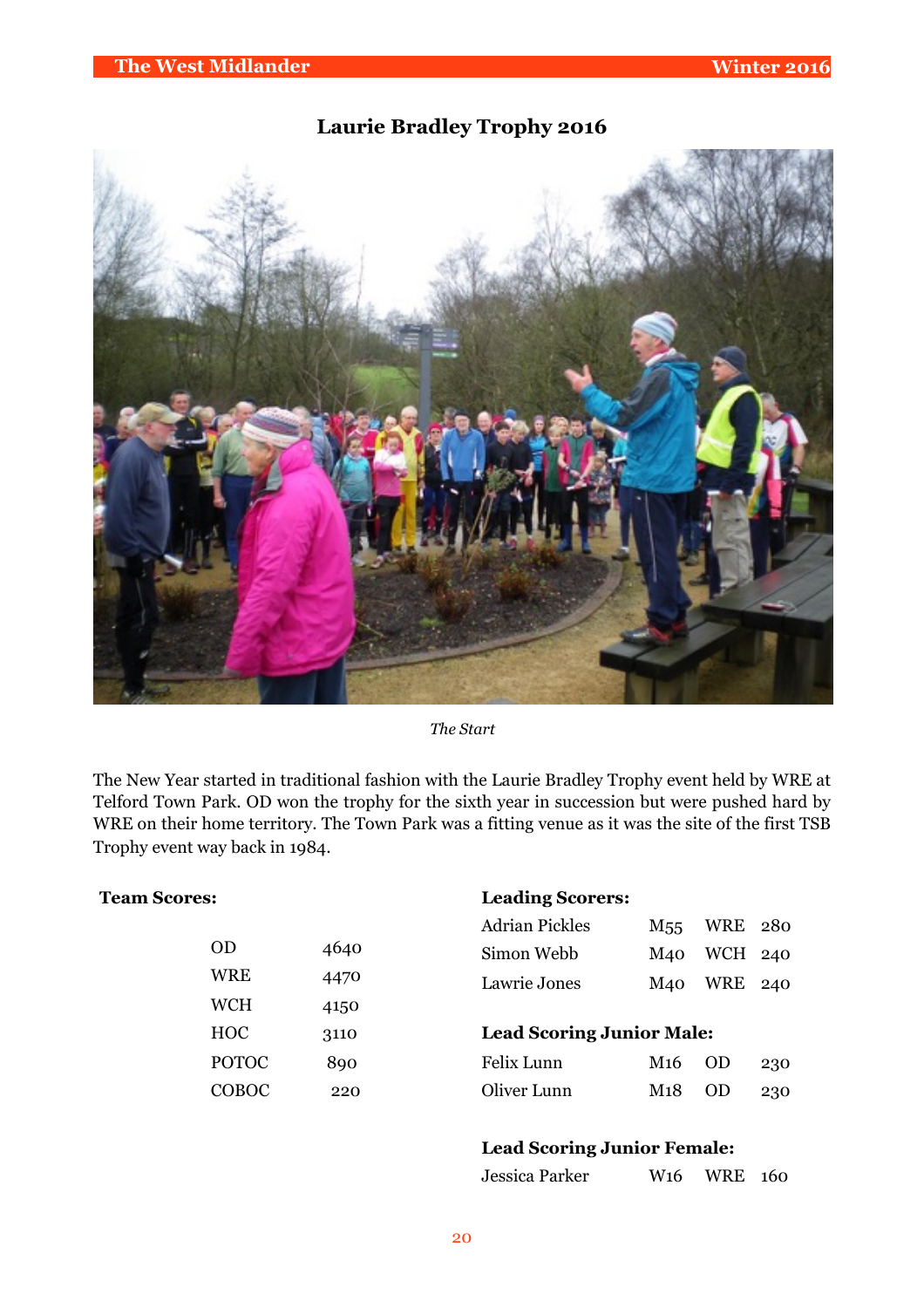## **A New Year's Day Tradition**

Throughout the years of orienteering in the West Midlands there has been a tradition of holding a Score Event over the Christmas period.

From 1972-81 the event was put on single-handed by the Bradley family (WCH) on Cannock Chase on Boxing Day. After a gap in 1982, OD held the event at Kenilworth in 1983. Later in 1983 WRE were given some sponsorship money by the Trustee Savings Bank and decided to purchase a trophy which would, henceforth be known as the TSB Trophy. At the same time the club were preparing the first orienteering map of Telford Town Park, an area of old industrial sites which had recently been landscaped by the Development Corporation. It was decided that this would make an ideal venue for the New Year's Day Score Event and that the WMOA clubs could compete for the TSB Trophy.

After the passing of Laurie Bradley, it was decided that his contributions to the region should be marked with a permanent trophy. As he had been so involved with the Score Event it seemed the obvious choice to award the Laurie Bradley Trophy to the winning team on New Year's Day.

| <b>TSB Trophy</b> |                          |                |      | <b>Laurie Bradley Trophy</b> |              |
|-------------------|--------------------------|----------------|------|------------------------------|--------------|
| 1984              | <b>Telford Town Park</b> | <b>WRE</b>     | 2001 | <b>Telford Town Park</b>     | <b>WRE</b>   |
| 1985              | Telford Town Park        | <b>WRE</b>     | 2002 | Swynnerton Old Park          | <b>POTOC</b> |
| 1986              | Sturt                    | <b>HOC</b>     | 2003 | <b>Brindley Heath</b>        | <b>WCH</b>   |
| 1987              | <b>Brindley Heath</b>    | <b>WCH</b>     | 2004 | <b>Sutton Park</b>           | OD           |
| 1988              | Hawkbatch                | <b>HOC</b>     | 2005 | Kinver Edge                  | <b>HOC</b>   |
| 1989*             | Sandwell Valley          | <b>HOC</b>     | 2006 | <b>Telford Town Park</b>     | <b>WRE</b>   |
| 1990              | Haughmond Hill           | <b>WRE</b>     | 2007 | <b>Tittensor Chase</b>       | <b>POTOC</b> |
| 1991              | Not Held                 |                | 2008 | Cannock Chase                | <b>WCH</b>   |
| 1992              | Swynnerton Old Park      | <b>POTOC</b>   | 2009 | <b>Sutton Park</b>           | OD           |
| 1993              | <b>Sutton Park</b>       | 0 <sub>D</sub> | 2010 | Rough Wood                   | <b>HOC</b>   |
| 1994              | <b>Highgate Common</b>   | <b>HOC</b>     | 2011 | Twemlows Big Wood            | <b>WRE</b>   |
| 1995              | <b>Rawnsley Hills</b>    | <b>WCH</b>     | 2012 | <b>Bathpool Park</b>         | <b>POTOC</b> |
| 1996              | Lickey Hills             | <b>HOC</b>     | 2013 | <b>Beacon Barracks</b>       | <b>WCH</b>   |
| 1997              | Bringewood               | <b>WYE</b>     | 2014 | Kingsbury Water Park         | <b>OD</b>    |
| 1998              | <b>Sutton Park</b>       | OD             | 2015 | Sandwell Valley              | <b>HOC</b>   |
| 1999              | <b>Sutton Park</b>       | COBOC          | 2016 | <b>Telford Town Park</b>     | <b>WRE</b>   |
| 2000              | The Million              | <b>HOC</b>     |      |                              |              |

## **Venues & Organising Club**

\* This event was held on 27 December 1988 as WCH were holding a special event on 1 Jan 1989.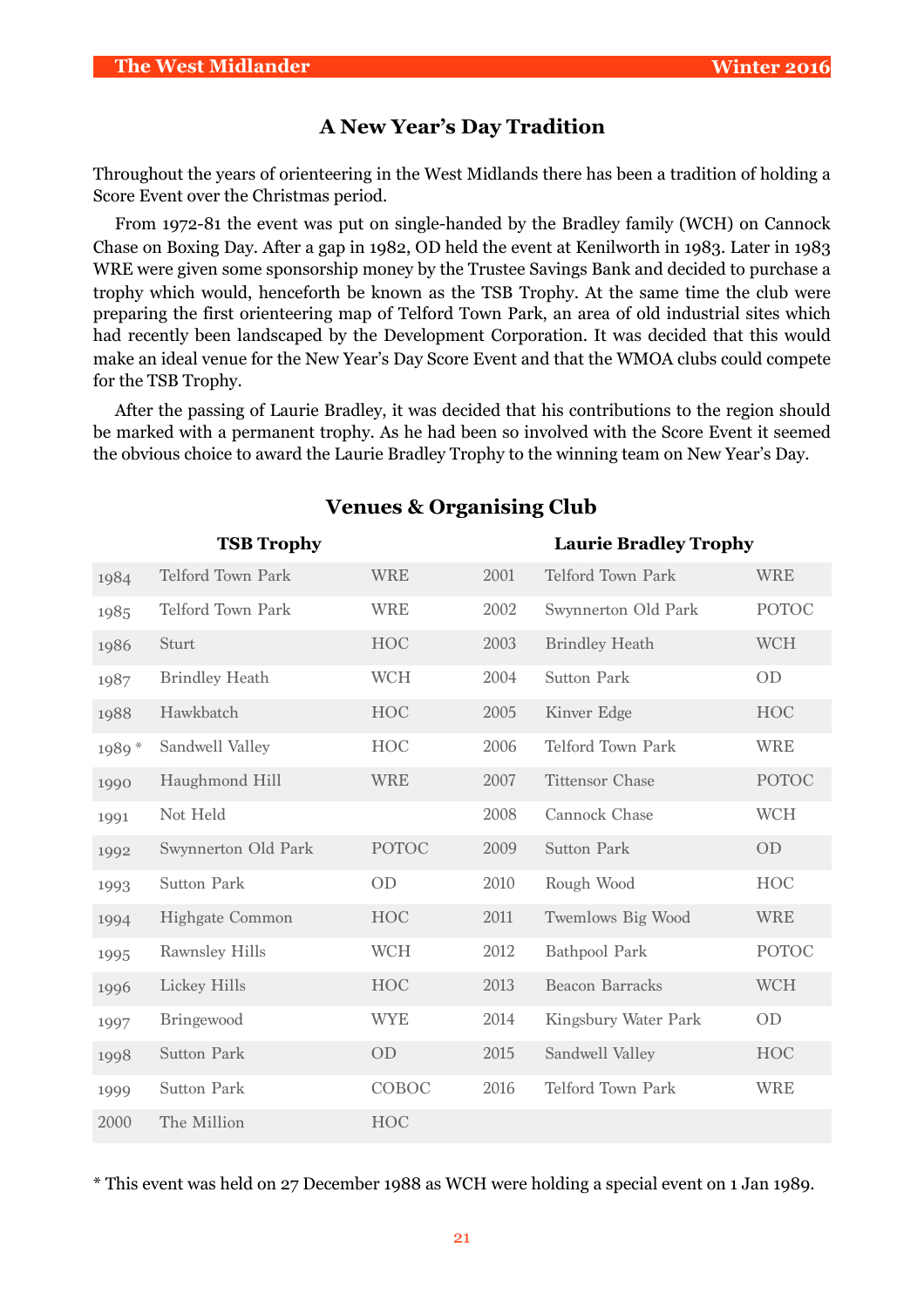

# **CompassSport Cup/ Trophy Draw**

| <b>Organising Club &amp;</b><br><b>Region</b>                                                                                                                                                                                                                         | <b>Area</b>           | Cup                                   | <b>Trophy</b>                                                |  |  |
|-----------------------------------------------------------------------------------------------------------------------------------------------------------------------------------------------------------------------------------------------------------------------|-----------------------|---------------------------------------|--------------------------------------------------------------|--|--|
| <b>BOK (SWOA)</b>                                                                                                                                                                                                                                                     | Cannop Ponds          | BOK, DEVON, NGOC                      | QO, SBOC, SWOC                                               |  |  |
| Cup & Trophy: The winning teams qualify for the Final.                                                                                                                                                                                                                |                       |                                       |                                                              |  |  |
| <b>CLARO</b> (YHOA)                                                                                                                                                                                                                                                   | <b>Trimble Ings</b>   | AIRE, CLOK, EBOR, SYO,<br><b>WCOC</b> | CLARO, EPOC, HALO,<br>NATO, NN, SROC                         |  |  |
| Cup: The winning team qualifies for the Final. If SYO win, then the 2nd placed team qualifies for the<br>Final.<br>Trophy: The winning team qualifies for the Final. If SROC or EPOC win, then the 2nd placed team<br>qualifies for the Final.                        |                       |                                       |                                                              |  |  |
| DEE (NWOA)                                                                                                                                                                                                                                                            | <b>Bickerton Hill</b> | DEE, LOC, MDOC                        | PFO, SELOC, WRE                                              |  |  |
| Cup: The winning team qualifies for the Final. If LOC win, then the 2nd placed team qualifies for the<br>Final.<br>Trophy: The winning team qualifies for the Final.                                                                                                  |                       |                                       |                                                              |  |  |
| (EAOA)                                                                                                                                                                                                                                                                | Venue tbc.            | HH, NOR, SAX, WAOC                    | CHIG, DFOK, HAVOC,<br>LOG, LOK, SOS, SUFFOC                  |  |  |
| Cup & Trophy: The winning teams qualify for the Final.                                                                                                                                                                                                                |                       |                                       |                                                              |  |  |
| FVO (SOA)                                                                                                                                                                                                                                                             | Dumyat                | ESOC, FVO,<br>GRAMP, INVOC, MAROC     | BASOC, BL, CLYDE,<br>ECKO, ELO, INT, KFO,<br>RR, SOLWAY, TAY |  |  |
| Cup: The winning team qualifies for the Final. If FVO win, then the 2nd placed team qualifies for the<br>Final.<br>Trophy: The 1st, 2nd & 3rd teams qualify for the Final. If INT finish 1st, 2nd or 3rd then the 4th placed<br>team will also qualify for the Final. |                       |                                       |                                                              |  |  |
| SOC (SCOA)                                                                                                                                                                                                                                                            | Hollands Wood         | BKO, SLOW, SN, SO, SOC,<br>TVOC, WIM  | BADO, GO, KERNO, MV,<br>NWO, SARUM, WSX                      |  |  |
| Cup & Trophy: The winning teams qualify for the Final.                                                                                                                                                                                                                |                       |                                       |                                                              |  |  |
| WCH (WMOA)                                                                                                                                                                                                                                                            | Abraham's Valley      | DVO, HOC, LEI, NOC, OD,<br><b>WCH</b> | COBOC, POTOC, SMOC                                           |  |  |
| Cup & Trophy: The winning teams qualify for the Final.                                                                                                                                                                                                                |                       |                                       |                                                              |  |  |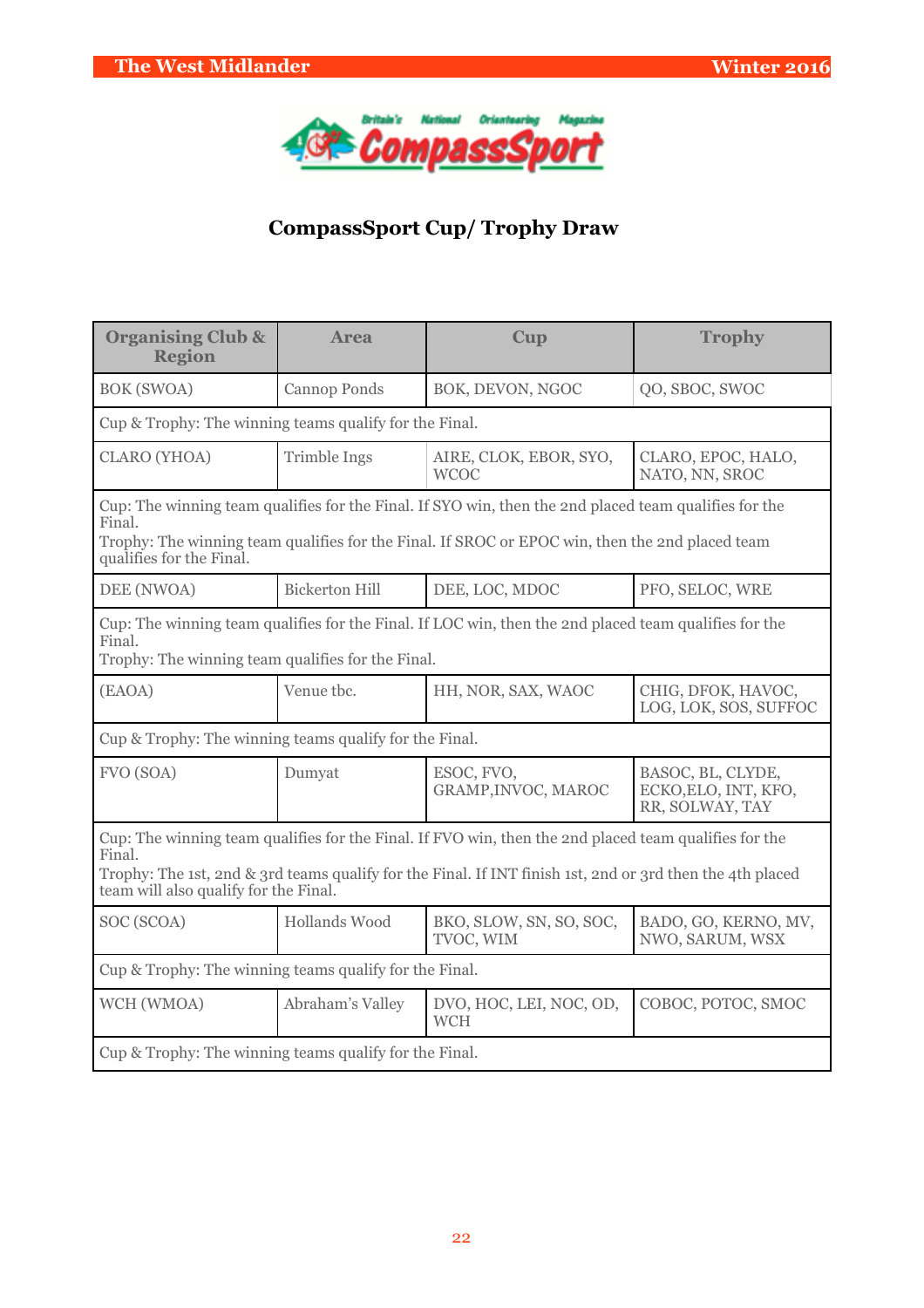## **Fund Raising for the West Midlands Junior Orienteering Squad**

Visit: [www.easyfundraising.org.uk](http://www.easyfundraising.org.uk)

If you make any purchases online please consider using easyfundraising.org.uk. Every time you make a purchase from a registered retailer, they will make a donation to the Junior Squad at no extra cost to yourself.

Search for **West Midlands Junior Orienteering Squad** from the Support a Good Cause menu and register for an account.

Then each time you shop online, first go to [www.easyfundraising.org.uk](http://www.easyfundraising.org.uk) From here you visit the retailer's website and shop as normal.

There are nearly 3,000 retailers taking part, including:

| Apple               | Booking.com | <b>British Airways</b> | Debenhams   |
|---------------------|-------------|------------------------|-------------|
| Ebay                | John Lewis  | M&S                    | <b>Next</b> |
| <b>Tesco Direct</b> | Trainline   | Travelodge             | Waterstones |

Next year the JIRCS are being held in Aberdeen - we'd love to go but it is a long way and will need extra funds. Please use [www.easyfundraising.org.uk](http://www.easyfundraising.org.uk) - it doesn't cost you a penny.

Thank you,

Tracy Craig (WMJS Fundraiser)

## **Organiser Level C and Welfare and Safety Course**

| Date:                             | Sunday 31 January 2016.                            |
|-----------------------------------|----------------------------------------------------|
| Organiser Level C Course:         | $09.00 - 12.00$                                    |
| <b>Welfare and Safety Course:</b> | $13.15 - 16.15$                                    |
| Venue:                            | John O'Leary Centre, Marquis Drive, Cannock Chase. |
| Contact:                          | Henry Morgan (POTOC)                               |
|                                   | shenrymorgan@yahoo.co.uk<br>07910 859932           |
| $N_0$ charge for $WMO$ members    |                                                    |

No charge for WMOA members.

## **Vacancy for Controller's Co-Ordinator**

Henry Morgan (POTOC) is the current holder of the position and has been for a number of years. Henry wishes to stand down from the position at the next AGM or before if a replacement is found. If you would like to apply for the position please contact either Henry, Ray Collins (Chairman) or Delia Kingsbury (Secretary) for further details.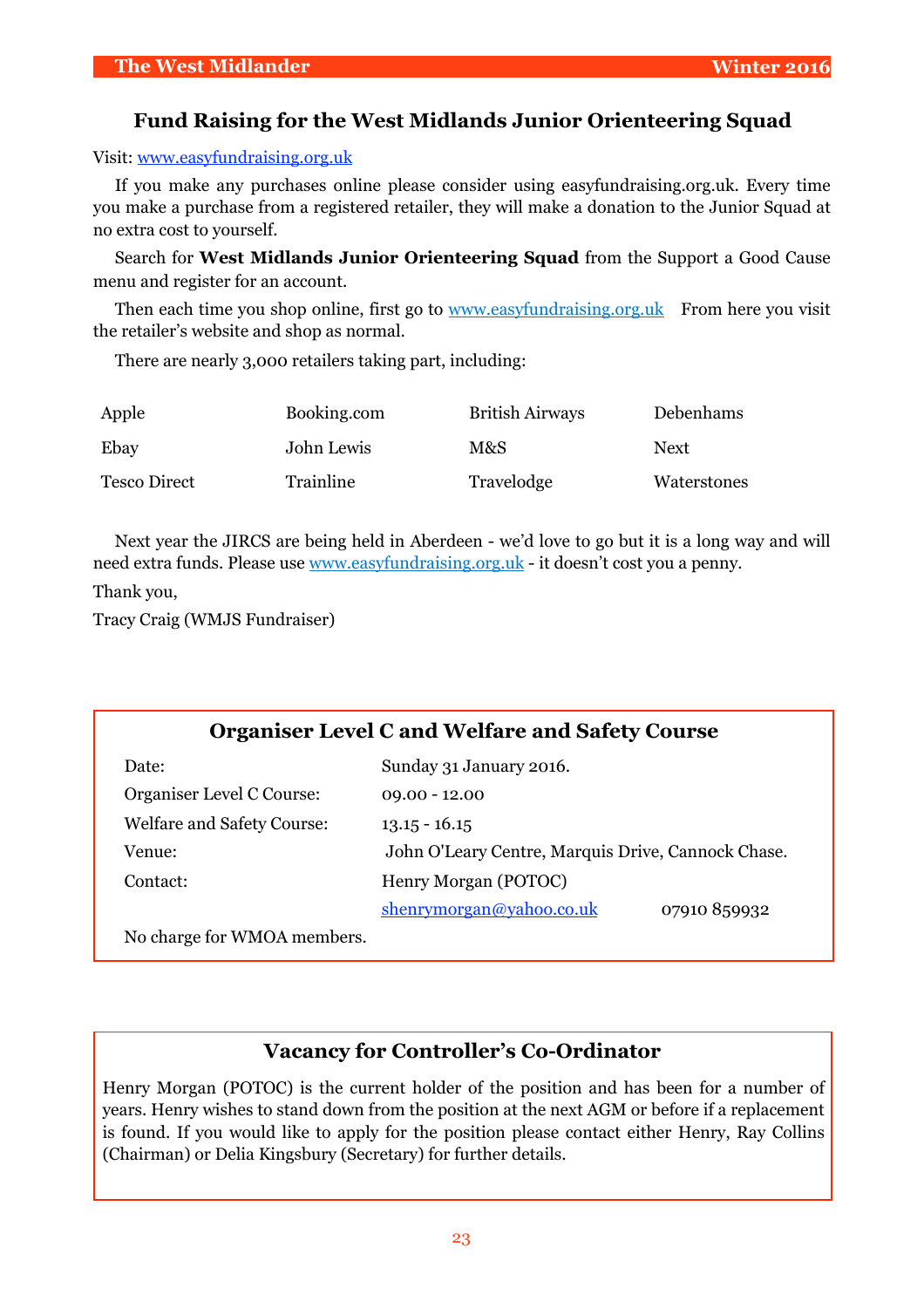## **West Midlands Urban League**



| 2016 Events |                    |              |  |  |  |  |  |  |
|-------------|--------------------|--------------|--|--|--|--|--|--|
| Date        | <b>Event Venue</b> | Club         |  |  |  |  |  |  |
| 2 May       | Tamworth           | <b>WCH</b>   |  |  |  |  |  |  |
| 15 May      | Whitchurch         | <b>WRE</b>   |  |  |  |  |  |  |
| 3 July      | Leek               | <b>POTOC</b> |  |  |  |  |  |  |
| 9 October   | Tbc                | OD           |  |  |  |  |  |  |
| 22 October  | Great Malvern      | <b>HOC</b>   |  |  |  |  |  |  |

#### **Erratum:**

There was a late change in the results of the 2015 League, after the publication of the last issue of this newsletter, resulting in the fact that the Ultra Veteran Men's winner was Steve Nightingale (HOC) and not Martin Gibbons (WRE).

The third year of the West Midlands Urban League begins at Tamworth on the Monday of the British Long and Relay Championship Weekend. Chasers are hoping that the event will encourage participants at the championships to stay on for the Bank Holiday Monday and take part.

WRE are staging the next event on a brand new map of Whitchurch in North Shropshire followed by the first POTOC Urban event. Later in the year HOC are returning to Great Malvern which is also part of the UK Urban League. It promises to be quite an exciting competition.

Full results and tables can be found on the Urban Leagues website at: <http://www.oxfordfusion.com/ukul/index.cfm?&Org=8>



## **UK Orienteering League 2015**

Congratulations to Alison Sloman (HOC) who was the joint overall winner of the 2015 UK Orienteering League with 500 points. Congratulations also to Anne Straube (OD) who was close behind in 4th place with 498 points. Both Alison and Anne were winners in their age groups (W75 and W40 respectively).

In the team competition OD finished a creditable fourth with 5681 points behind clear winners BOK on 6386 points. With so much strength in depth OD had a 'B' team which finished 26th overall with 3285 points. Other WMOA placings were: 30. HOC (2746); 32. WCH (2712); 39. WRE (2454); 53. POTOC (1988) and 97. COBOC (305).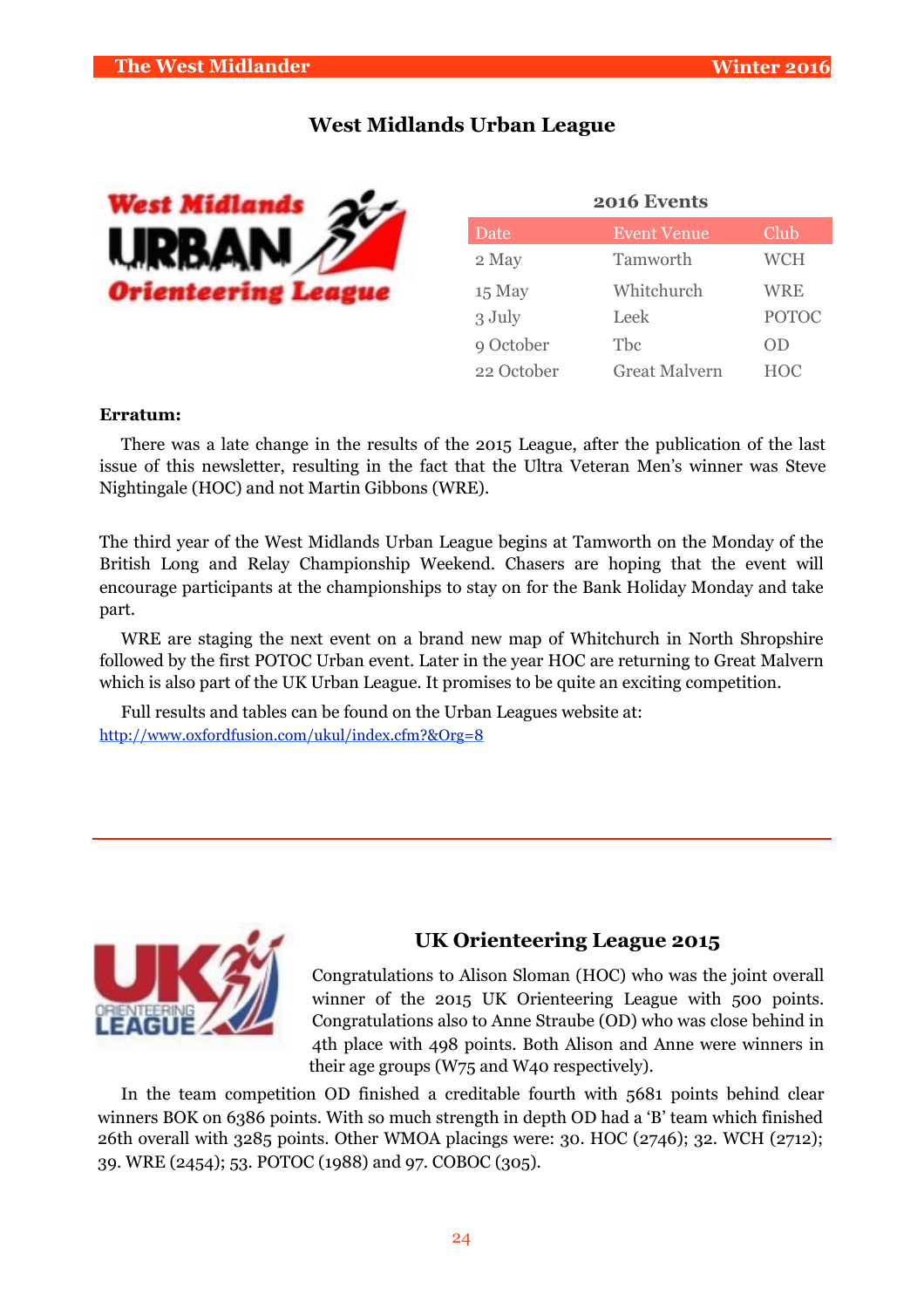# **The West Midlands League 2015 Final Positions**

| 1. OD 7435  |                        |                 |     |               | 2. WRE 6948           |                 |     |               | 3. HOC 6660           |                 |     |
|-------------|------------------------|-----------------|-----|---------------|-----------------------|-----------------|-----|---------------|-----------------------|-----------------|-----|
| А           | Peter Markham          | M12             | 500 | А             | Jamie Grimsdale       | M18             | 448 | А             | Alexander Mitchell    | M14             | 494 |
| Α           | Felix Lunn             | M14             | 500 | А             | <b>Molly Parker</b>   | W <sub>14</sub> | 276 | А             | Arthur Mitchell       | M10             | 491 |
| B           | Alistair Powell        | M35             | 498 | B             | Clive Richardson      | M <sub>45</sub> | 496 | B             | Ian Hopkins           | M <sub>45</sub> | 461 |
| B           | Chris McCartney        | M <sub>45</sub> | 483 | B             | <b>Tony Callow</b>    | M <sub>45</sub> | 475 | B             | Robert Rose           | M <sub>35</sub> | 397 |
| C           | David Leadley          | M <sub>50</sub> | 500 | $\mathcal{C}$ | <b>Adrian Pickles</b> | M <sub>55</sub> | 500 | $\mathcal{C}$ | John Leeson           | M <sub>55</sub> | 464 |
| С           | <b>Barry Elkington</b> | M <sub>55</sub> | 482 | $\mathcal{C}$ | Richard Pay           | M <sub>50</sub> | 491 | С             | Andrew White          | M <sub>55</sub> | 402 |
| D           | <b>Lesley Ross</b>     | W <sub>45</sub> | 500 | D             | Sharron Richardson    | W <sub>40</sub> | 500 | D             | Marian White          | W <sub>55</sub> | 449 |
| $\mathbf D$ | Liz Phillips           | W <sub>50</sub> | 500 | D             | Diane Jacks           | W <sub>45</sub> | 500 | D             | Susan Howarth         | W <sub>55</sub> | 334 |
| E           | Peter Carey            | M <sub>70</sub> | 500 | $\mathbf E$   | Roy Lindsell          | M <sub>70</sub> | 499 | Ε             | Alison Sloman         | W75             | 500 |
| E           | <b>Roger Hailey</b>    | M75             | 500 | Ε             | Derek Turner          | M75             | 490 | E             | Geoff Trewin          | M <sub>60</sub> | 487 |
| F           | Sam Leadley            | M <sub>16</sub> | 500 | F             | Lawrence Jones        | M60             | 484 | F             | John Pearson          | M65             | 465 |
| F           | Florence Lunn          | W <sub>12</sub> | 500 | F             | <b>Brian Morris</b>   | M <sub>70</sub> | 456 | F             | <b>Barry Houghton</b> | M65             | 457 |
| F           | Sheila Carey           | W65             | 500 | F             | Delia Kingsbury       | W <sub>50</sub> | 449 | F             | Sebastian Mitchell    | M <sub>12</sub> | 427 |
| F           | <b>Hilary Simpson</b>  | W75             | 487 | F             | Andrew Clough         | M <sub>55</sub> | 445 | F             | Paul Basher           | M60             | 418 |
| F           | Oliver Flippance       | M14             | 485 | F             | Helen Corrin          | W35             | 439 | F             | Catherine Bailey      | W12             | 414 |
|             |                        |                 |     |               |                       |                 |     |               |                       |                 |     |
|             | 4. WCH 6640            |                 |     |               | 5. POTOC 5212         |                 |     |               | <b>6. COBOC 2008</b>  |                 |     |
| А           | <b>Holly Hughes</b>    | W <sub>16</sub> | 494 | А             | <b>Ellie Bales</b>    | W <sub>16</sub> | 299 | B             | Ian Gamlen            | M <sub>45</sub> | 455 |
| Α           | Holly Stodgell         | W <sub>12</sub> | 465 | А             | Alexander Evans       | M <sub>12</sub> | 258 | B             | Emils Vainovskis      | M20             | 175 |

| A | Holly Stodgell       | W <sub>12</sub> | 465 | A | Alexander Evans     | M12             | 258 | B           | Emils Vainovskis     | M20             | 175 |
|---|----------------------|-----------------|-----|---|---------------------|-----------------|-----|-------------|----------------------|-----------------|-----|
| B | Simon Webb           | M40             | 444 | B | Martin Pigott       | M <sub>40</sub> | 478 | C           | Dave Ellis           | M <sub>55</sub> | 63  |
| B | Mark Stodgell        | M40             | 340 | B | Graham Pigott       | M <sub>21</sub> | 457 | D           | <b>Yvonne Feasey</b> | W <sub>50</sub> | 238 |
| C | <b>Andrew Yeates</b> | M <sub>55</sub> | 425 | C | Gerry Riley         | M <sub>55</sub> | 339 | E           | David Arnot          | M65             | 367 |
| C | <b>Mike Musters</b>  | M50             | 404 | C | Peter Munn          | M <sub>55</sub> | 148 | $\mathbf E$ | Ruth Lockley         | W60             | 363 |
| D | Claire Bushnell      | W <sub>50</sub> | 459 | D | Ianka Petrova-Evans | W <sub>45</sub> | 290 | F           | Richard Burnett      | M60             | 209 |
| D | Mary Adams           | W <sub>55</sub> | 443 | D | Elizabeth Bales     | <b>W50</b>      | 263 | F           | Mick Sadler          | M65             | 138 |
| E | Ray Collins          | M60             | 500 | E | Paul Graetz         | M65             | 500 |             |                      |                 |     |
| Ε | <b>Hazel Waters</b>  | W <sub>60</sub> | 500 | E | Marian Denham       | W <sub>65</sub> | 489 |             |                      |                 |     |
| F | Jonathan Howell      | M60             | 453 | F | Henry Morgan        | M60             | 423 |             |                      |                 |     |
| F | Holly Craig          | W <sub>14</sub> | 450 | F | Robert Holdway      | M <sub>21</sub> | 383 |             |                      |                 |     |
| F | Carol Dredge         | W <sub>55</sub> | 442 | F | Rob Moody           | M <sub>21</sub> | 343 |             |                      |                 |     |
| F | Christine Collins    | W <sub>55</sub> | 417 | F | Barbara Farr        | W <sub>70</sub> | 300 |             |                      |                 |     |
| F | Henry Webb           | M <sub>14</sub> | 404 | F | Dave Bales          | M60             | 242 |             |                      |                 |     |

|    | 6. COBOC 2008        |                 |     |
|----|----------------------|-----------------|-----|
| B  | Ian Gamlen           | M <sub>45</sub> | 455 |
| B  | Emils Vainovskis     | M <sub>20</sub> | 175 |
| C  | Dave Ellis           | M <sub>55</sub> | 63  |
| D  | <b>Yvonne Feasey</b> | <b>W50</b>      | 238 |
| E. | David Arnot          | M <sub>65</sub> | 367 |
| E  | Ruth Lockley         | W <sub>60</sub> | 363 |
| F  | Richard Burnett      | M60             | 209 |
| F  | Mick Sadler          | M65             | 138 |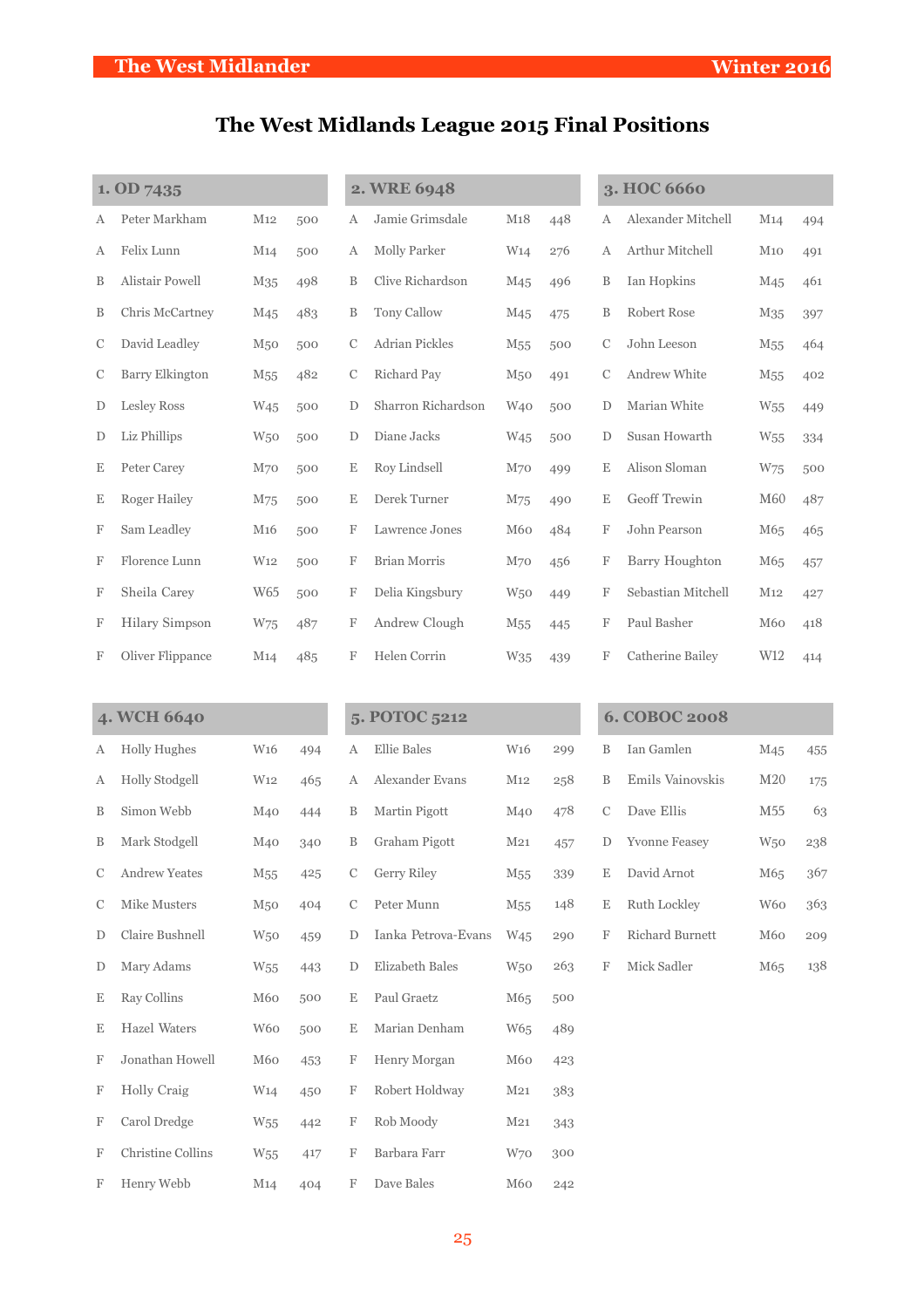## **The West Midlander Winter 2016**

# **2015 Events**

| Jan 11 | <b>Hartshill Hayes</b> | <b>OD</b>  | Jun 21           | Brockhampton         | <b>HOC</b>   |
|--------|------------------------|------------|------------------|----------------------|--------------|
| Feb 7  | Longdon Wood           | <b>HOC</b> | Oct 4            | Whitfield Valley     | <b>POTOC</b> |
| Feb 8  | The Wrekin             | <b>WRE</b> | Oct $25$         | Oldacre Valley       | WCH          |
| Mar 8  | <b>Highgate Common</b> | <b>HOC</b> | Nov <sub>1</sub> | <b>High Vinnals</b>  | WRE          |
| Mar 29 | Shugborough            | <b>WCH</b> | Dec 6            | <b>Brandon Woods</b> | <b>OD</b>    |
| Jun 7  | Shuckburgh Hall        | <b>OD</b>  | Dec $13$         | Badgerslade          | WCH          |

# **Individual Class Winners**

| M10             | Arthur Mitchell        | <b>HOC</b>   | 491 | W10             | <b>Tilly Flippance</b>                      | <b>OD</b>               | 201 |
|-----------------|------------------------|--------------|-----|-----------------|---------------------------------------------|-------------------------|-----|
| M12             | Peter Markham          | OD           | 500 | W <sub>12</sub> | Florence Lunn                               | <b>OD</b>               | 496 |
| M14             | Felix Lunn             | OD           | 500 | W <sub>14</sub> | <b>Holly Craig</b>                          | <b>WCH</b>              | 450 |
| M <sub>16</sub> | Sam Leadley            | OD           | 500 | W <sub>16</sub> | <b>Holly Hughes</b>                         | <b>WCH</b>              | 260 |
| M18             | Stephen Elkington      | OD           | 459 | W18             | <b>Heather Rogers</b><br>Gemma Cairns-Smith | <b>OD</b><br><b>WCH</b> | 80  |
| M <sub>20</sub> | Kin Kwan Kok           | OD           | 356 | W <sub>20</sub> | Harriet Lawson                              | OD                      | 100 |
| M <sub>21</sub> | Graham Pigott          | <b>POTOC</b> | 422 | W <sub>21</sub> | Kirsten Strain                              | OD                      | 241 |
| M35             | <b>Alistair Powell</b> | OD           | 498 | W <sub>35</sub> | Helen Corrin                                | <b>WRE</b>              | 401 |
| M <sub>40</sub> | Simon Webb             | <b>WCH</b>   | 437 | W <sub>40</sub> | Sharron Richardson                          | <b>WRE</b>              | 500 |
| M45             | Clive Richardson       | <b>WRE</b>   | 487 | W <sub>45</sub> | Diane Jacks<br><b>Lesley Ross</b>           | <b>WRE</b><br>OD        | 500 |
| M <sub>50</sub> | David Leadley          | <b>OD</b>    | 489 | W <sub>50</sub> | Liz Phillips                                | <b>OD</b>               | 500 |
| M <sub>55</sub> | <b>Adrian Pickles</b>  | <b>WRE</b>   | 500 | W <sub>55</sub> | Carol Dredge                                | <b>WCH</b>              | 442 |
| <b>M60</b>      | <b>Ray Collins</b>     | <b>WCH</b>   | 500 | W <sub>60</sub> | <b>Hazel Waters</b>                         | <b>WCH</b>              | 500 |
| M65             | Robert Brandon         | OD           | 479 | W <sub>65</sub> | Sheila Carey                                | OD                      | 500 |
| M70             | <b>Peter Carey</b>     | OD           | 500 | W70             | Sue Bicknall                                | OD                      | 340 |
| M75             | <b>Roger Hailey</b>    | OD           | 500 | W75             | Alison Sloman                               | <b>HOC</b>              | 500 |
| M80             | Norman Hall            | <b>WCH</b>   | 200 | W80             |                                             |                         |     |

## **2016 Events**

| Jan 10 | Lickey Hills           | COBOC      | Apr <sub>17</sub> | <b>Mansty Woods</b> | WCH        |
|--------|------------------------|------------|-------------------|---------------------|------------|
| Jan 24 | <b>Hartshill Hayes</b> | <b>OD</b>  | Oct 2             | Shoal Hill          | WCH        |
| Feb 7  | Chasewater             | <b>WCH</b> | Oct 23            | Castlemorton Common | <b>HOC</b> |
| Feb 14 | Longdon                | <b>HOC</b> | Oct 30            | Gentleshaw Common   | WCH        |
| Feb 21 | Lizard Hill            | <b>WRE</b> | Nov $6$           | The Ercall          | <b>WRE</b> |
| Apr 10 | Shuckburgh Hall        | <b>OD</b>  | Dec 4             | Dymmock Woods       | <b>HOC</b> |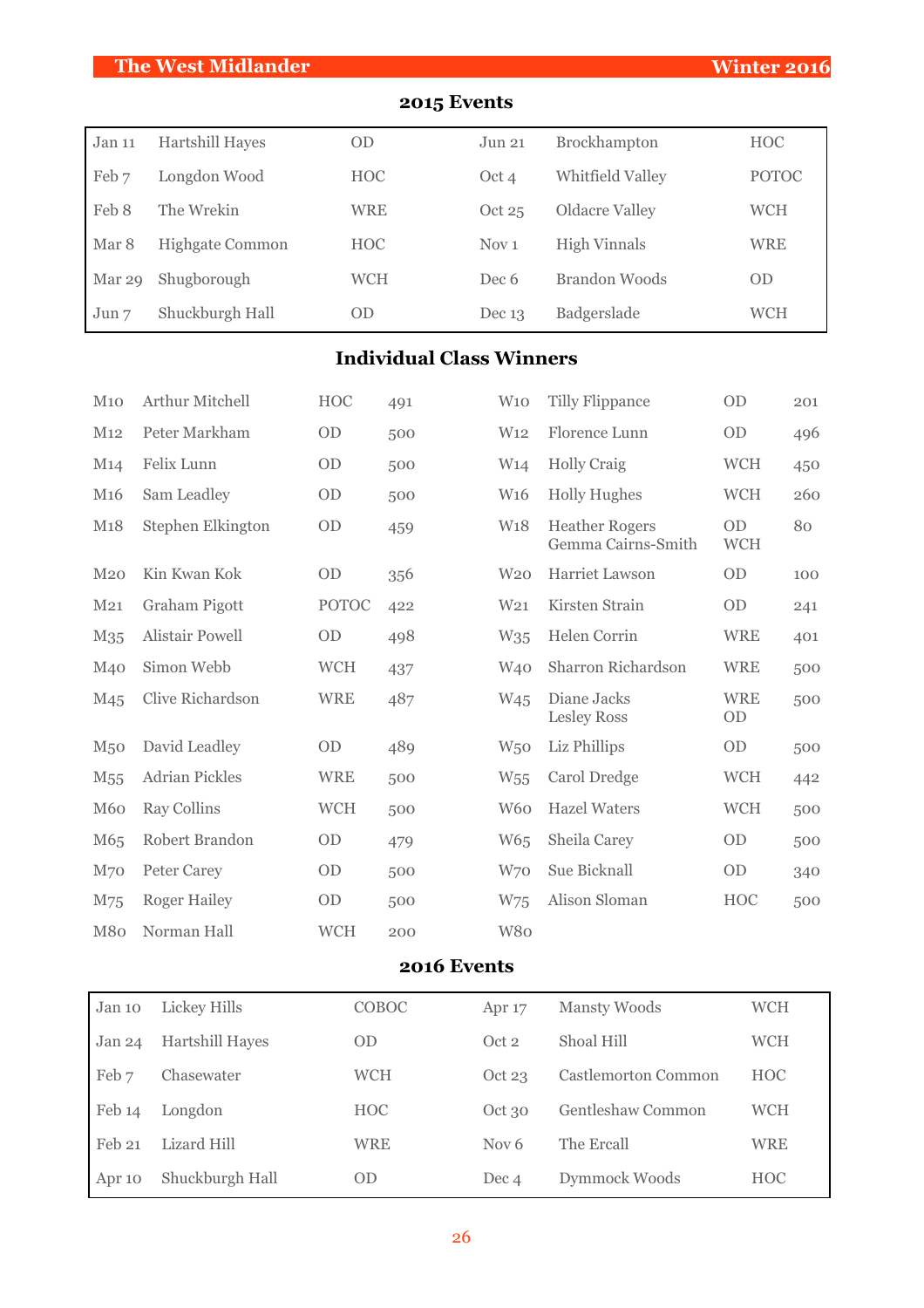# **WMOA Fixtures**

## **January to May 2016**

Please note all Fixtures are correct at the time of publishing. Please check club websites for further details.

## **2016**

## **January**

| 24 | OD. | <b>OD Event &amp; WMOA League 2</b><br>Level C Hartshill Hayes    | Nuneaton         | SP <sub>469735</sub> |
|----|-----|-------------------------------------------------------------------|------------------|----------------------|
| 27 |     | <b>COBOC COBOC Night Street Event</b><br>Level D Sutton Coldfield | Sutton Coldfield |                      |
| 28 | HOC | <b>HOC Winter Evening Event (WEE)</b><br>Level D Worcester Woods  | Worcester        | SO878542             |

## **February**

| $\overline{4}$ | <b>HOC</b><br>Level D   | <b>HOC Night Street League</b><br><b>Redditch</b>                      | Redditch                |                      |
|----------------|-------------------------|------------------------------------------------------------------------|-------------------------|----------------------|
| 6              | <b>OD</b><br>Level D    | <b>OD Local Event</b><br><b>Daventry Country Park</b>                  | Daventry                | SP <sub>575641</sub> |
| 6              | <b>HOC</b><br>Level D   | <b>HOC Western Night League (WNL)</b><br><b>Frith Wood</b>             | Ledbury                 | SO715395             |
| 7              | <b>WCH</b><br>Level C   | <b>WCH Event &amp; WMOA League 3</b><br><b>Chasewater</b>              | <b>Brownhills</b>       | <b>SK037087</b>      |
| 11             | <b>HOC</b><br>Level D   | <b>HOC Winter Evening Event (WEE)</b><br><b>Habberley Valley</b>       | Kidderminster           | SO802774             |
| 13             | <b>POTOC</b><br>Level D | <b>POTOC Leisure and Training Event</b><br><b>Apedale Country Park</b> | Newcastle Under<br>Lyme |                      |
| 14             | <b>HOC</b><br>Level C   | <b>HOC Event &amp; WMOA League 4</b><br>Longdon                        | <b>Bewdley</b>          | SO755781             |
| 20             | <b>OD</b><br>Level C    | <b>OD Local Night Event</b><br><b>Rough Close</b>                      | Coventry                | SP264780             |
| 21             | <b>WRE</b><br>Level C   | <b>WRE Event &amp; WMOA League 5</b><br><b>Lizard Hill</b>             | Shifnal                 | SJ779094             |
| 24             | <b>COBOC</b><br>Level D | <b>COBOC Night Sevens</b><br><b>Sutton Coldfield</b>                   | <b>Sutton Coldfield</b> |                      |
| 25             | <b>HOC</b><br>Level D   | <b>HOC Night Street League</b><br>Stourbridge                          | Stourbridge             | SO905829             |
|                |                         |                                                                        |                         |                      |